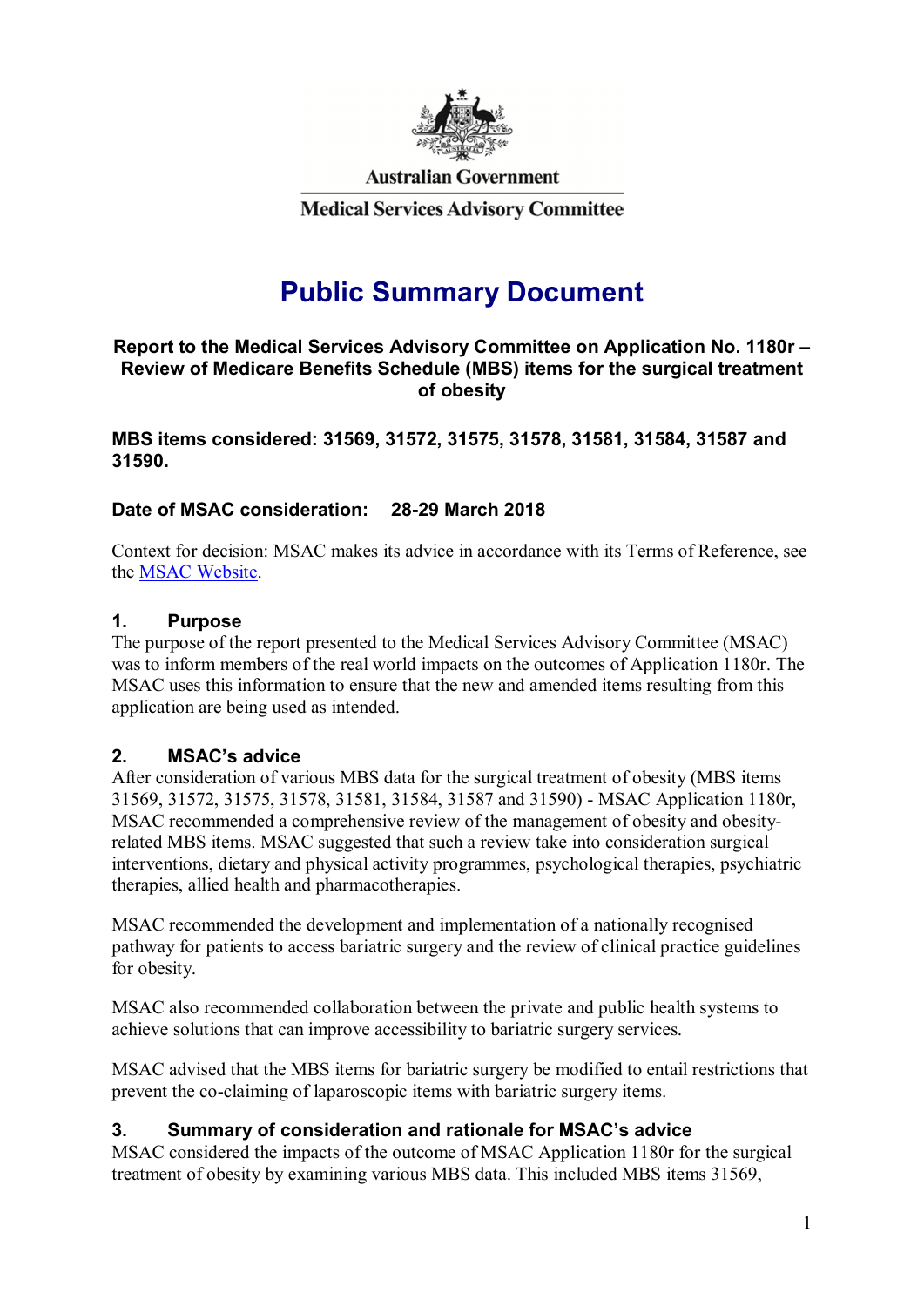31572, 31575, 31578, 31581, 31584, 31587 and 31590, which are all bariatric surgery services (hereafter described as all bariatric MBS items).

MSAC recalled that these items had undergone a review for the 54th MSAC meeting in November 2011 and that MSAC recommended these items be amended to remove ambiguity and rectify co-claiming issues. After thorough stakeholder engagement, the amended items were implemented on the MBS on 1 July 2013.

Six of the bariatric MBS items (items 31569, 31572, 31575, 31578, 31581 and 31584) cover primary bariatric surgery services (including restrictive procedures such as adjustable gastric band, sleeve gastrectomy and gastroplasty without plication, and malabsorptive procedures such as Roux-en-Y gastric bypass and biliopancreatic diversion). The other two items, 31587 and 31590, relate to the adjustment or maintenance of the gastric band used in laparoscopic gastric banding procedures.

MSAC noted that 116,748 bariatric surgery services (all bariatric MBS items) were provided in the financial year 2013–14 and 91,136 services in the financial year 2016–17. The utilisation of primary bariatric surgery services in the financial year 2013-14 was 17,762 and in 2016–17, 20,139 services were claimed. MSAC noted that the volume of primary bariatric surgery services had experienced linear upward growth in utilisation over the review period. MSAC noted that the cost in benefits paid for the financial year 2016–17 was \$22 million for all bariatric MBS items, and over \$86 million in total benefits were paid for all bariatric MBS items for financial years 2013-17.

MSAC noted that the majority of services were claimed in Queensland, Victoria and New South Wales (NSW), with these three states accounting for more than 90% of the total services. However, MSAC noted that Queensland and Western Australia had the highest rate of bariatric surgery services per capita.

MSAC noted that for item 31575 (sleeve gastrectomy), the most commonly claimed primary bariatric surgical item, service volumes are highest in NSW, followed by Queensland, with 16,486 and 15,262 services performed since implementation, respectively.

MSAC noted that although obesity prevalence is higher in men, the majority of bariatric surgery services were for females. MSAC noted the majority of gastric bypass Roux-en-Y services (item 31572), removal/replacement of gastric band services (item 31584) and adjustment of gastric band services (item 31587), were for females ages 45–54. MSAC noted that the majority of sleeve gastrectomy services (item 31575) were for females aged 35–44.

MSAC considered that there were noticeable variations between the 25th and 95th percentiles of fees charged for bariatric surgery services. MSAC noted that there was a top 95th percentile charge of \$6000 for sleeve gastrectomy (item 31575, schedule fee \$849.55).

MSAC noted that bulk billing rates for all bariatric MBS items were low at 9% in the financial year 2016–17; and in 2014-15 it was estimated that significantly less than 10% of bariatric services were performed on public patients in public hospitals. MSAC noted that for uninsured patients, there may be an out-of-pocket cost of up to \$20,000 for bariatric surgery (including costs of associated care such as anaesthetists' fees, theatre costs and hospitals stays).

MSAC noted that in the financial year 2016–17, 310 practitioners provided primary bariatric surgery services (all bariatric MBS items except 31587 and 31590) and 226 practitioners provided MBS item 31575 (sleeve gastrectomy). 50% of these 226 practitioners provided over 94% of the total services rendered under item 31575 in 2016-17.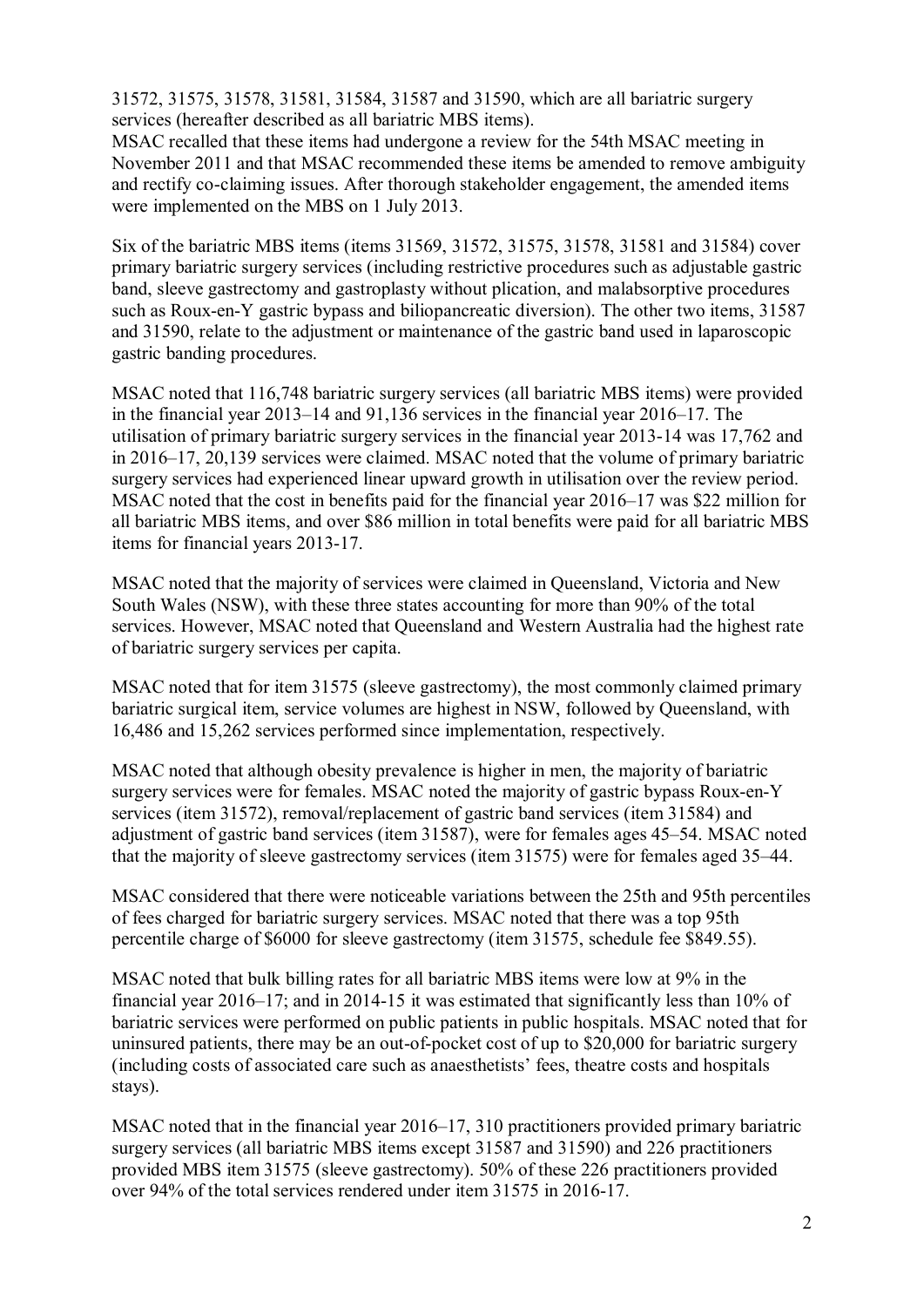MSAC noted that MBS items 105 (consultation) and 30393 (laparoscopic division of adhesions) were the most commonly co-claimed items with bariatric surgery services (all bariatric MBS items). MSAC also noted that there were incidences of co-claiming with MBS item 30390 (diagnostic laparoscopy) and MBS item 30391 (laparoscopy with biopsy). MSAC considered that the current MBS items for bariatric surgeries inherently include the use of laparoscopic procedures in the fee and considered the co-claiming of laparoscopic items with bariatric surgery items to be inappropriate. MSAC noted that as of 1 November 2017, MBS items 105, 116 and 119 can no longer be claimed on the same day as a group T8 item with a schedule fee of \$300 or more.

MSAC acknowledged that there were barriers to accessing bariatric surgery services. These barriers included long wait times for elective surgery for public patients in public hospitals and high out-of-pocket costs in the private sector. MSAC noted an emerging trend of patients accessing their superannuation benefits early to pay for medical services including bariatric surgery, and acknowledged the Department of Health's report that the relevant legislation was currently under review by the Treasury.

MSAC acknowledged that the treatment of obesity requires a complex multidisciplinary team approach that incorporates physical, psychological, psychiatric, social, lifestyle and pharmacological care. MSAC acknowledged that there may be a lack of follow-up care for bariatric surgical patients. MSAC recognised that general practitioners (GPs) are likely to end up being responsible for the care of these patients due to this lack of co-ordinated follow-up care and they may need to be upskilled to provide appropriate long-term support.

MSAC recommended a comprehensive review of obesity management services currently available in Australia, including obesity-related MBS items. MSAC acknowledged that obesity is a complex condition where alterations in policy could potentially have unintended flow-on effects and thus a holistic approach should be undertaken. MSAC suggested that the scope of this review should encompass surgical interventions, dietary and physical activity programmes, psychological therapies, psychiatric therapies, allied health and pharmaco therapies. MSAC noted that there are currently no listed pharmacological agents for obesity on the PBS. MSAC also recommended to include into the scope of the review the possibility of GP-led care, which would include medical and psychological care, referral to bariatric surgery, and follow-up care post-bariatric surgery.

MSAC also advised the development and implementation of a nationally recognised pathway to:

- improve patient access to bariatric surgery services;
- ensure that patients would receive comprehensive care (including adequate follow-up support); and
- ensure bariatric surgery is clinically appropriate for the patient.

MSAC suggested identifying any existing pathways of care that would assist in developing a model of care. MSAC acknowledged that a tertiary facility in Victoria that specialises in the management of obesity was mentioned as a potential source of information for clinical care and clinical patient pathways.

MSAC also recommended the development and implementation of a quality assurance program for practitioners to ensure consistency in the standards of bariatric surgeries.

MSAC noted that the Australian Government currently funds the Bariatric Surgery Registry that collects data from patients who have received bariatric surgery and that the registry is now running into its fifth year. MSAC advised that more information from this data set will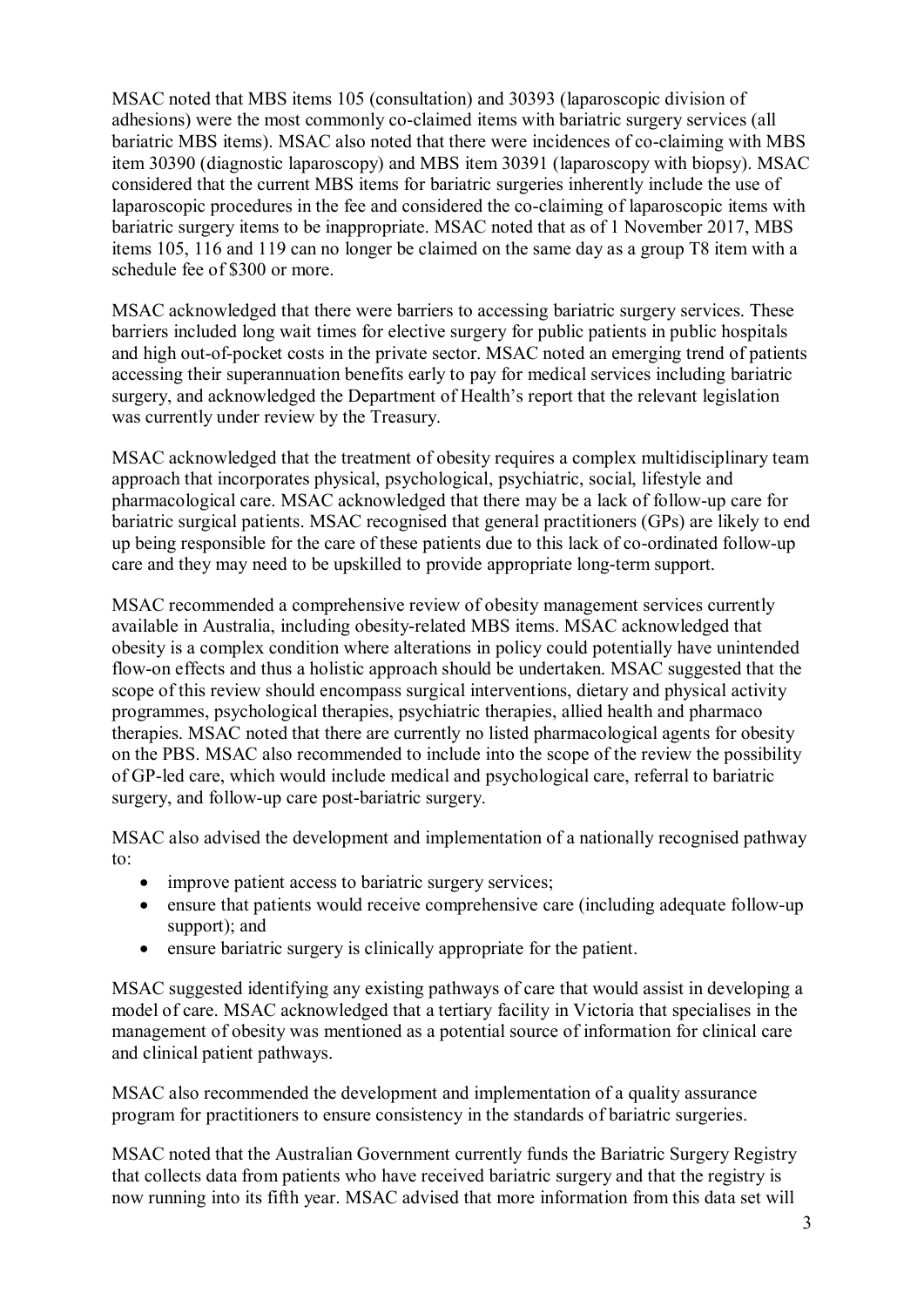be available as the registry matures. MSAC requested that the registry also collect meaningful information on outcomes (such as prevalence in cardiovascular diseases and metabolic diseases) and complications associated with bariatric surgery.

MSAC suggested that the Australian Commission on Safety and Quality Health Care may be able to conduct an analysis and review on regional variations in the uptake and utilisation of bariatric surgery services.

MSAC acknowledged the need to improve accessibility to bariatric surgery services, particularly for disadvantaged patients who may be from lower socioeconomic backgrounds and may not have the access to funds to cover out-of-pocket expenses.

MSAC advised that a systematic approach, across the public and private health systems, may assist to improve accessibility to bariatric surgery services for eligible patients in a costeffective manner.

# **3. Methodology**

An application is selected for consideration if the resulting new item(s) and/or item amendment(s) have been on the MBS for approximately 24 months or longer or if there were particular concerns about utilisation such that MSAC requested to consider it earlier. The specific applications for each MSAC meeting are selected by the MSAC Executive which is composed of the chairs of MSAC and its sub-committees.

A report on the utilisation is developed by the department with information on a number of metrics including; state variation, patient demographics, services per patient, practitioner's providing the service, data on fees and co-claiming of services. The number of metrics included in a report is dependent on the annual service volume for the MBS item(s) under consideration i.e. an item with very low utilisation will have less data to analyse. Where service volumes are too low, information is suppressed to protect patient privacy.

Where possible, the report compares data on real world utilisation to the assumptions made during the MSAC assessment. Most of these assumptions are drawn from the assessment report.

Relevant stakeholders are provided an opportunity to comment on the findings in the report before it is presented to the MSAC. It is intended that stakeholders are given at least three weeks to consider the reports.

The stakeholder version of the report does not contain information on assumptions from the MSAC consideration if this information is not already publicly available. This is to protect the commercial in confidence of the original applicants. The same principle is applied to this document.

Once MSAC has considered the report, its advice is made available online at the MSAC Website.

# **4. Surgical treatment of obesity in Australia's health system**

The National Health and Medical Research Council's Clinical Practice Guidelines for the Management of Overweight and Obesity in Adults, Adolescents and Children in Australia (2013) recommend that bariatric surgery, in combination with appropriate follow-up, is the most effective treatment for patients with type III obesity (BMI 40.00 or more). Bariatric surgery is also recommended for patients with a BMI of 35 or more (type II obesity), with other medical co-morbidities. Bariatric patients often present with a multitude of co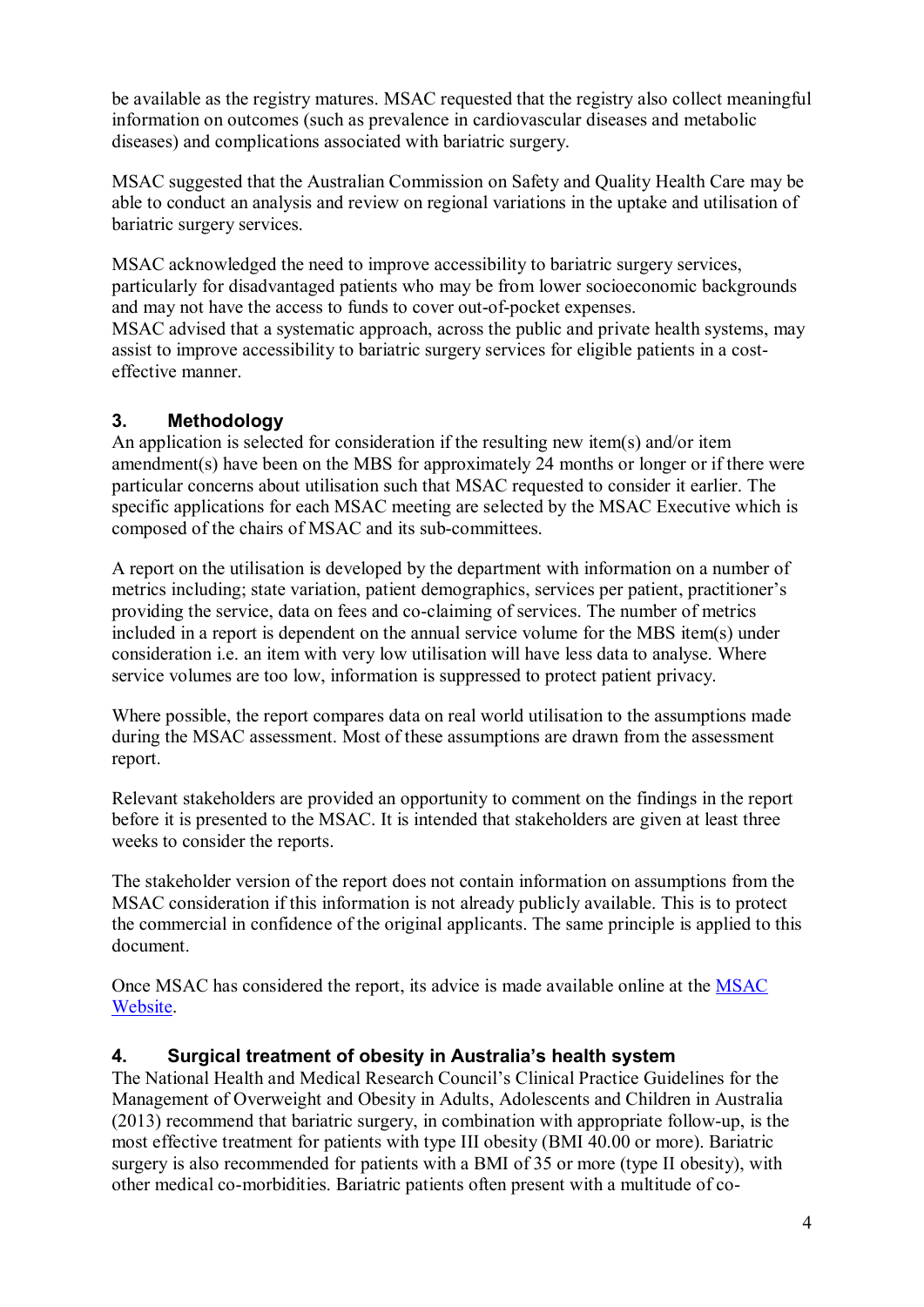morbidities, such as type-2 diabetes and cardiovascular disease. Bariatric surgery is the only current treatment that has been shown to achieve major and durable weight loss, which, as evidence suggests, can lead to total or partial control of related co-morbidities<sup>1</sup>. In 2008 it was estimated that the total financial costs of obesity, including obesity related expenditure in Australia was  $$8.3$  billion<sup>2</sup>

At its 54th meeting in November 2011, the MSAC agreed there is high clinical need for bariatric surgery to address obesity as a growing public health concern, but that long term data was lacking. It was noted at this meeting the need for a register for patients who have undergone bariatric surgery. The bariatric surgery registry (BSR) was established in 2009 and a pilot registry rolled out in 2012. The BSR is managed by Monash University with support from the Australian and New Zealand Metabolic and Obesity Surgery Society. In June 2017 the BSR released their fifth annual report. For the past four years the BSR has been funded predominantly by the Commonwealth Government and the aim of the registry is to measure safety and quality outcomes for patients undergoing bariatric surgery across public and private hospitals in Australia and New Zealand. Through ongoing patient follow-up, the registry collects information on patient weight loss, change in diabetes status and problems related to the surgery, both in the short and long term. It is not possible yet to draw an accurate picture of the outcomes for bariatric patients from the registry, as a longer period is required to analyse the long term effects on patients.

According to the Australian Bureau of Statistics, in 2014-15 almost two thirds of adult Australians were overweight or obese (36% overweight, 28% obese). Of the 28% of obese Australians a potential 9% would qualify for bariatric surgery (class II and III obesity). This represents approximately 1.5 million people. Table 1 represents the total bariatric separations performed in 2014-15, the total primary (items 31569-31584) MBS listed bariatric surgical services claimed and the total publicly funded bariatric separations within the same year.

|  | Table 1:Total hospital bariatric surgery separations and total primary MBS bariatric surgical services 2014-15 |
|--|----------------------------------------------------------------------------------------------------------------|
|  |                                                                                                                |

| Total separations                                                                   | 22.713 |
|-------------------------------------------------------------------------------------|--------|
| Total MBS services for primary (items 31569-31584) bariatric<br>surgical procedures | 19,154 |

*Source: Australian Institute of Health and Welfare – Weight loss surgery in Australia 2014-15, Medicare Statistics, 2017.*

The Australian Institute of Health and Welfare (AIHW) report on Weight loss surgery in Australia 2014-15 reports that during this year 2,700 bariatric separations were performed in public hospitals, representing approximately 10% of total bariatric separations. However, this figure includes both public and private patients who have received care in public hospitals and therefore the true figure of how many public patients in public hospitals who received bariatric surgery in 2014-15 would likely be much lower than 10%. The department is aware that wait times for publicly funded bariatric surgery in Australia can be significant with some patients reporting waiting over 7 years. This reflects that access is extremely limited in the public hospital system and that the distribution of bariatric surgery is not evenly associated with clinical need. This is a broader policy dilemma beyond the scope of this paper.

According to anecdotal evidence, out of pocket costs for uninsured private patients undergoing bariatric surgery can be more than \$20,000. According to Hospital Casemix Protocol 1, in 2015-16, the average insured bariatric surgical patient was covered for roughly

 1 O'Brien P, Brown W and Dixon J. 2005. Obesity, weight loss and bariatric surgery. *Medical Journal of* 

*Australia.* 183(6): 310-314. 2 Australian Bureau of Statistics. 2004–05. National Health Survey: summary of results, Australia. 2006. *Australian Bureau of Statistics*: Canberra.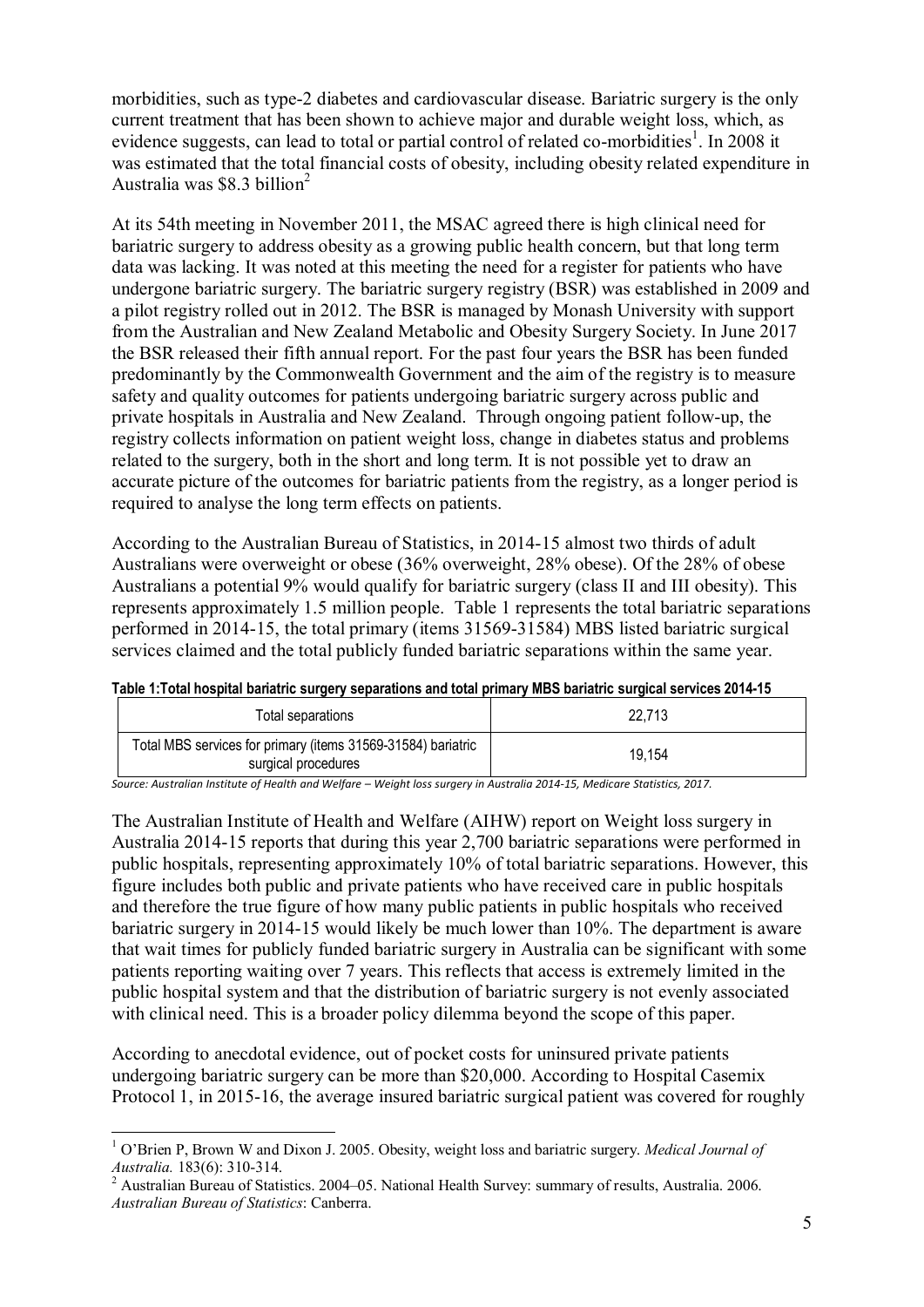\$10,400 by their private health insurer, resulting in a significant out of pocket gap fee. The Department of Health has increasingly become aware of patients opting to access their superannuation to pay for the out of pocket costs associated with medical services. These patients are applying to either cover the gap between the total fee and their health insurance benefits, as well as for uninsured patients who must pay the total costs (>\$20,000) associated with their procedure. The Department of the Treasury are currently reviewing the rules around the early access to superannuation scheme on compassionate grounds.

# **5. Results**

# **Utilisation**

The utilisation data of bariatric surgery items 31569-31590 (8) reports 116,748 services rendered in year 1, and 91,136 services in year 4 (Table 2). However, for primary bariatric surgical services 31569-31584 (6), the utilisation was 17,762 services for year 1 and 23,828 in year 4 (Table 3). The increase in service volumes for primary items is largely due to the significant increase in the utilisation of item 31575 (sleeve gastrectomy). Further, of note is the decrease in claiming of item 31587 (adjustment of a gastric band).

MBS expenditure on subsidising bariatric surgery continues to grow. In 2005 MBS expenditure on bariatric surgery was \$6.3 million and \$19.3 million in 2009. These figures are based on MBS bariatric surgery items pre-implementation of new and amended items in 2013. The total benefits paid for MBS items 31569-31590 (8) from 2013-14 to 2016-17 was over \$86 million. The most recent financial year (2016-17) saw over \$22 million paid in MBS benefits for bariatric services.

Tables 4-9 represent state and territory service volumes for bariatric surgical items 31569, 31572, 31575, 31584, 31587 and 31590. This is both primary and secondary bariatric procedures, excluding items 31578 and 31581. These two items have been excluded as service numbers are too low to conceal patient confidentiality. Item 31578 is for gastroplasty, primarily vertical banded gastroplasty (otherwise known as stomach stapling) and item 31581 is for gastric bypass by biliopancreatic diversion. The low utilisation of these items is likely a reflection of providers preferring surgical techniques such as sleeve gastrectomy and adjustable gastric band over these items. Gastric plication is specifically excluded under item 31578 which has also likely kept utilisation low. The department is aware of an increasing number of providers in Australia offering endoscopic sleeve gastroplasty. The department has communicated to the profession that these surgical techniques require an MSAC assessment to inform whether or not they should also attract MBS rebates.

For some items, service volume data for the Northern Territory, Tasmania and the Australian Capital Territory has been combined with Queensland, Victoria and New South Wales, respectively. In all of these instances, the data in Queensland, Victoria and New South Wales accounts for at least 90% of the total for that combined states column.

For item 31575 (sleeve gastrectomy), the most commonly claimed primary bariatric surgical item, service volumes are highest in New South Wales, followed by Queensland, with 16,486 and 15,262 services performed since implementation, respectively.

Service volumes across all items are significantly lower in the Australian Capital Territory and the Northern Territory.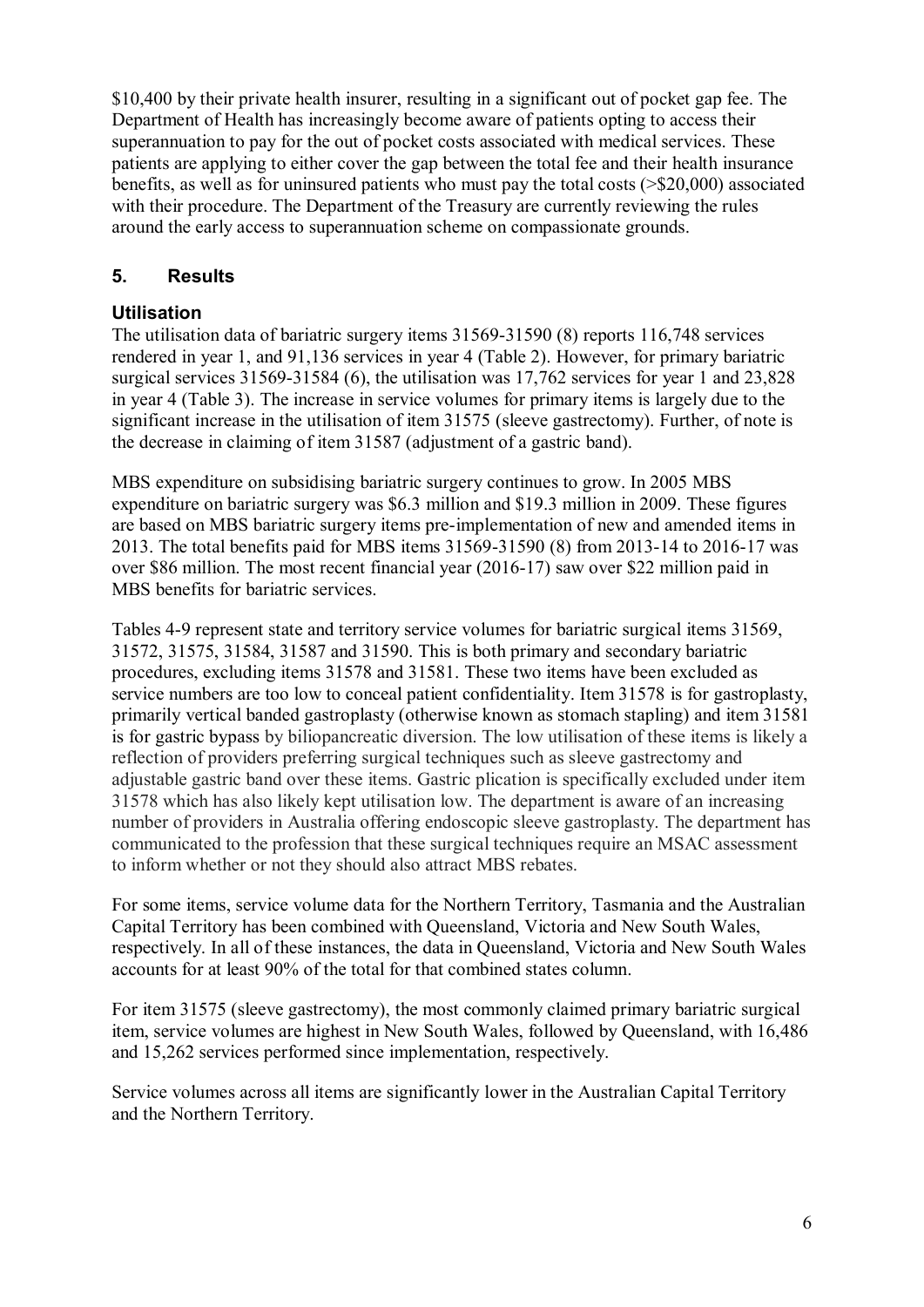| Table 2: Service volumes for bariatric surgery items, 2013-14 - 2016-17 |  |
|-------------------------------------------------------------------------|--|
|-------------------------------------------------------------------------|--|

|              |                   | J--, .------,     |                   |                   |              |
|--------------|-------------------|-------------------|-------------------|-------------------|--------------|
| Item no.     | Year 1<br>2013-14 | Year 2<br>2014-15 | Year 3<br>2015-16 | Year 4<br>2016-17 | <b>Total</b> |
| 31569        | 4097              | 2.830             | 2.181             | 1,512             | 10,620       |
| 31572        | 882               | 1.323             | 2.029             | 2,424             | 6,658        |
| 31575        | 9.177             | 11.326            | 13.617            | 15.980            | 50,100       |
| 31578        | 55                | 39                | 58                | 122               | 274          |
| 31581        | 26                | 24                | 59                | 101               | 210          |
| 31584        | 3,525             | 3.612             | 3,592             | 3,689             | 14,418       |
| 31587        | 98,266            | 88,027            | 79.495            | 66,899            | 332,687      |
| 31590        | 720               | 704               | 506               | 409               | 2,339        |
| <b>Total</b> | 116,748           | 107,885           | 101,537           | 91,136            | 417.306      |

*Source: Department of Health, Medical Benefits Division, Primary Care and Diagnostics Branch, MBS Analytics Section, Reference no.: Q20863, July 2017* 

| Table 3: Service volumes for <i>primary</i> bariatric surgical items, 2013-14 - 2016-17 |  |  |
|-----------------------------------------------------------------------------------------|--|--|
|                                                                                         |  |  |

| Item no. | Year 1<br>2013-14 | Year 2<br>2014-15 | Year <sub>3</sub><br>2015-16 | Year 4<br>2016-17 | <b>Total</b> |
|----------|-------------------|-------------------|------------------------------|-------------------|--------------|
| 31569    | 4097              | 2,830             | 2,181                        | 1,512             | 10,620       |
| 31572    | 882               | 1,323             | 2,029                        | 2,424             | 6,658        |
| 31575    | 9,177             | 11,326            | 13,617                       | 15,980            | 50,100       |
| 31578    | 55                | 39                | 58                           | 122               | 274          |
| 31581    | 26                | 24                | 59                           | 101               | 210          |
| 31584    | 3,525             | 3,612             | 3,592                        | 3,689             | 14,418       |
| Total    | 17,762            | 19,154            | 21,536                       | 23,828            | 82,280       |

*Source: Department of Health, Medical Benefits Division, Primary Care and Diagnostics Branch, MBS Analytics Section, Reference no.: Q20863, July 2017* 

**Tables 4-9: State and Territory service volumes for MBS listed bariatric services 31569, 31572, 31575, 31584, 31587 and 31590; 2013-14 to 2016-17 (date of service)** 

#### **Table 4: Item 31569, State/Territory**

|              | <b>NSW &amp;</b><br><b>ACT</b> | <b>VIC</b> | <b>QLD</b> | <b>SA</b> | <b>WA</b> | <b>TAS</b> | <b>NT</b> | <b>Total</b> |
|--------------|--------------------------------|------------|------------|-----------|-----------|------------|-----------|--------------|
| 2013/2014    | 630                            | 1,387      | 527        | 320       | 807       | 348        | 78        | 4097         |
| 2014/2015    | 393                            | 1.124      | 356        | 152       | 448       | 287        | 70        | 2830         |
| 2015/2016    | 327                            | 893        | 241        | 99        | 315       | 253        | 53        | 2181         |
| 2016/2017    | 167                            | 652        | 177        | 50        | 264       | 172        | 30        | 1512         |
| <b>Total</b> | 1.517                          | 4,056      | 1.301      | 621       | 1,834     | 1,060      | 231       | 10,620       |

*Source: Department of Health, Medical Benefits Division, Primary Care and Diagnostics Branch, MBS Analytics Section, Reference no.: Q20863, July 2017* 

#### **Table 5: Item 31572, State/Territory**

|           | <b>NSW&amp;</b><br><b>ACT</b> | <b>VIC &amp; TAS</b> | <b>QLD &amp; NT</b> | <b>SA</b> | <b>WA</b> | <b>Total</b> |
|-----------|-------------------------------|----------------------|---------------------|-----------|-----------|--------------|
| 2013/14   | 170                           | 233                  | 309                 | 137       | 33        | 882          |
| 2014/2015 | 269                           | 340                  | 391                 | 200       | 123       | 1,323        |
| 2015/2016 | 400                           | 495                  | 556                 | 265       | 313       | 2,029        |
| 2016/2017 | 507                           | 556                  | 744                 | 286       | 330       | 2,423        |
| Total     | 1,346                         | 1,624                | 2,000               | 888       | 799       | 6,657        |

*Source: Department of Health, Medical Benefits Division, Primary Care and Diagnostics Branch, MBS Analytics Section, Reference no.: Q20863, July 2017*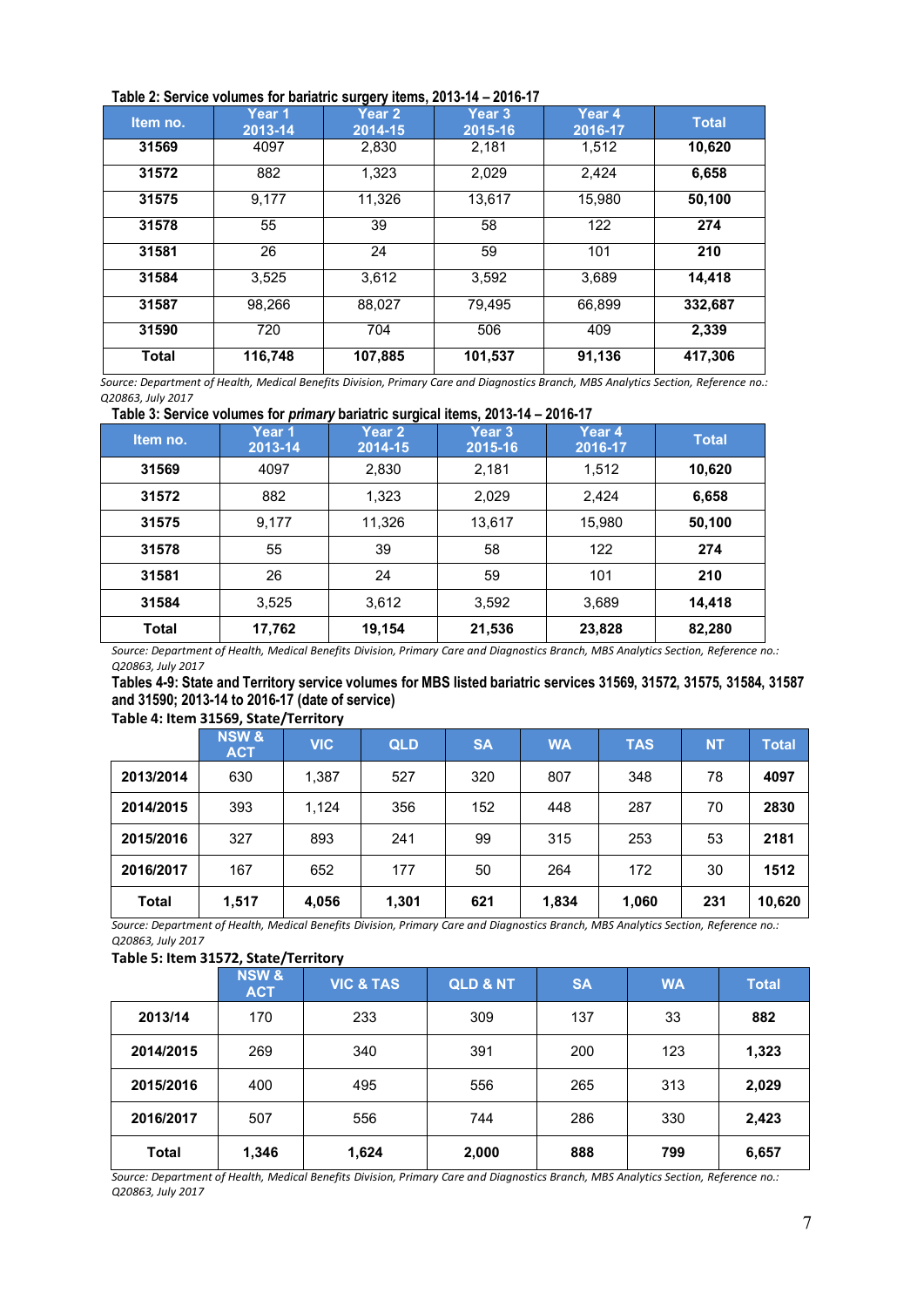### **Table 6: Item 31575, State/Territory**

|              | <b>NSW</b> | <b>VIC &amp; TAS</b> | <b>QLD &amp; NT</b> | <b>SA</b> | <b>WA</b> | <b>ACT</b> | <b>Total</b> |
|--------------|------------|----------------------|---------------------|-----------|-----------|------------|--------------|
| 2013/14      | 3,109      | 1.119                | 2,476               | 460       | 1,860     | 153        | 9,177        |
| 2014/2015    | 3,721      | 1,398                | 3,159               | 497       | 2,399     | 156        | 11,330       |
| 2015/2016    | 4,602      | 1,590                | 4,195               | 464       | 2,608     | 154        | 13,613       |
| 2016/2017    | 5,054      | 2,049                | 5,534               | 540       | 2,628     | 175        | 15,980       |
| <b>Total</b> | 16,486     | 6,156                | 15,364              | 1,961     | 9,495     | 638        | 50,100       |

*Source: Department of Health, Medical Benefits Division, Primary Care and Diagnostics Branch, MBS Analytics Section, Reference no.: Q20863, July 2017* 

#### **Table 7: Item 31584, State/Territory**

|              | <b>NSW</b> | <b>VIC</b> | <b>QLD</b> | <b>SA</b> | <b>WA</b> | <b>TAS</b> | <b>NT</b> | <b>ACT</b> | <b>Total</b> |
|--------------|------------|------------|------------|-----------|-----------|------------|-----------|------------|--------------|
| 2013/14      | 710        | 866        | 815        | 281       | 691       | 127        | 15        | 20         | 3,525        |
| 2014/2015    | 736        | 885        | 728        | 345       | 773       | 110        | 17        | 18         | 3,612        |
| 2015/2016    | 739        | 806        | 809        | 293       | 792       | 123        | 11        | 19         | 3,592        |
| 2016/2017    | 762        | 810        | 830        | 305       | 803       | 141        | 22        | 16         | 3,689        |
| <b>Total</b> | 2,947      | 3,367      | 3,182      | 1,224     | 3,059     | 501        | 65        | 73         | 14,418       |

*Source: Department of Health, Medical Benefits Division, Primary Care and Diagnostics Branch, MBS Analytics Section, Reference no.: Q20863, July 2017* 

#### **Table 8: Item 31587, State/Territory**

|              | <b>NSW</b> | <b>VIC</b> | <b>QLD</b> | <b>SA</b> | <b>WA</b> | <b>TAS</b> | <b>NT</b> | <b>ACT</b> | <b>Total</b> |
|--------------|------------|------------|------------|-----------|-----------|------------|-----------|------------|--------------|
| 2013/14      | 12.466     | 32.944     | 16,059     | 7,998     | 17.216    | 9,627      | 1,152     | 902        | 98,364       |
| 2014/2015    | 10,369     | 31,483     | 13,736     | 6,678     | 14,586    | 9,370      | 1,149     | 657        | 88,028       |
| 2015/2016    | 9.161      | 28.854     | 11,980     | 5.720     | 11.673    | 10.354     | 1.075     | 604        | 79.421       |
| 2016/2017    | 6,533      | 26,501     | 9,246      | 4.611     | 9,541     | 8,283      | 1,006     | 525        | 66,246       |
| <b>Total</b> | 38,529     | 119,782    | 51,021     | 25,007    | 53,016    | 37,634     | 4,382     | 2,688      | 332,059      |

*Source: Department of Health, Medical Benefits Division, Primary Care and Diagnostics Branch, MBS Analytics Section, Reference no.: Q20863, July 2017* 

#### **Table 9: Item 31590, State/Territory**

|              | <b>NSW &amp;</b><br><b>ACT</b> | <b>VIC</b> | QLD&<br><b>NT</b> | <b>SA</b> | <b>WA</b> | <b>TAS</b> | <b>Total</b> |
|--------------|--------------------------------|------------|-------------------|-----------|-----------|------------|--------------|
| 2013/14      | 96                             | 254        | 116               | 50        | 109       | 95         | 720          |
| 2014/2015    | 103                            | 277        | 81                | 70        | 89        | 84         | 704          |
| 2015/2016    | 64                             | 217        | 56                | 46        | 56        | 67         | 506          |
| 2016/2017    | 46                             | 169        | 50                | 20        | 47        | 77         | 409          |
| <b>Total</b> | 309                            | 917        | 303               | 186       | 301       | 323        | 2,339        |

*Source: Department of Health, Medical Benefits Division, Primary Care and Diagnostics Branch, MBS Analytics Section, Reference no.: Q20863, July 2017* 

### **Data on fee charged**

The information provided on fees in Table 10 below is a snapshot of how the items are being claimed in practice for all six primary bariatric surgery items 31569, 31572, 31575, 31578, 31581 and 31584.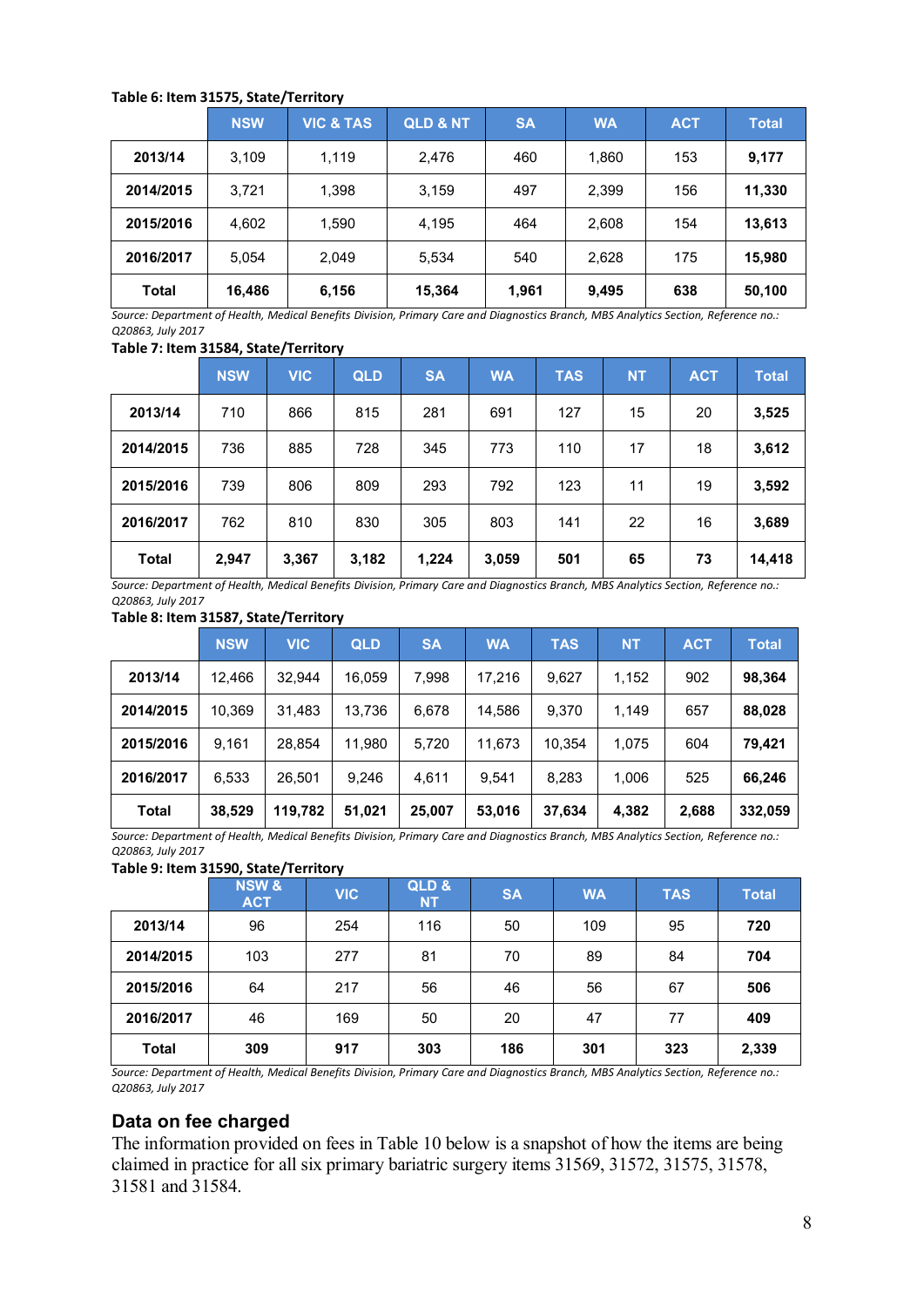Sleeve gastrectomy item, 31575, has a schedule fee of \$849.55. The average fee charged for this item in 2013-14 was \$2,331.66. This increased only slightly to \$2,342.64 in the most recent financial year.

The average fee charged across all six primary items has generally remained stable, with only slight increases each year. Item 31578 (gastroplasty) however, saw a drastic increase in average fee charged in 2016-15 to \$2,483.02. This is an increase of more than double the average fee charged from the year prior. The average fee charged for item 31578 then decreased significantly in 2016-17 to \$1,552.28.

The average fee charged for item 31581 has gradually decreased since implementation, from \$2,691.65 to \$2,278.47.

Figure 1 depicts the average fee charged by providers, as well as the variation in fees charged between the 25th and 95th percentile of providers. It is evident that the highest fee charged was for item 31575 (sleeve gastrectomy), where providers at the 95th percentile charged \$6,000 for this service.

It is important to note that for uninsured patients receiving bariatric surgery from a privately practicing physician, these patients can be out-of-pocket by more than \$20,000. This is inclusive of expenses on top of surgeons' fees, such as anaesthetists' fees, theatre costs and hospital accommodation.

|         |                                       | 31569      | 31572      | 31575      | 31578      | 31581      | 31584      |
|---------|---------------------------------------|------------|------------|------------|------------|------------|------------|
| 2013/14 | Average<br>Fee<br>Charged             | \$1,646.62 | \$1,668.02 | \$2,331.66 | \$972.23   | \$2,691.65 | \$2,133.57 |
|         | <b>Standard</b><br><b>Deviation</b>   | \$1,201.76 | \$1,230.58 | \$1,731.13 | \$943.98   | \$1,443.37 | \$417.96   |
|         | <b>Median</b>                         | \$1,163.45 | \$1,400.00 | \$1,240.35 | \$586.28   | \$2,090.60 | \$2,107.90 |
|         | 25 <sub>th</sub><br><b>Percentile</b> | \$849.55   | \$1,045.40 | \$1,122.90 | \$424.80   | \$1,403.00 | \$2,034.35 |
|         | 95th<br>Percentile <sup>3</sup>       | \$2,400.00 | \$4.800.00 | \$5,600.00 | \$3,849.55 | \$4,920.00 | \$2,800.00 |
|         | <b>Bulk</b><br><b>Billed</b>          | 3.7%       | 1.20%      | 3.30%      | np         | np         | 0.60%      |
| 2014/15 | Average<br>Fee<br>Charged             | \$1,694.92 | \$1,899.49 | \$2,286.06 | \$1,162.46 | \$2,364.03 | \$2,190.01 |
|         | <b>Standard</b><br><b>Deviation</b>   | \$1,286.18 | \$1,453.98 | \$1,778.25 | \$1,426.08 | \$1,832.42 | \$439.80   |
|         | <b>Median</b>                         | \$1,163.45 | \$1,431.80 | \$1,206.35 | \$424.80   | np         | \$2,107.90 |

**Table 10: Statistics on fees charged for primary bariatric surgical items (31569-31584) from 2013-14 to 2016-17 (date of service).** 

 $\frac{3}{10}$  The 95<sup>th</sup> percentile fee charged represents that 95% of the time the fee is below this amount but in 5% of cases, the fee is higher than this.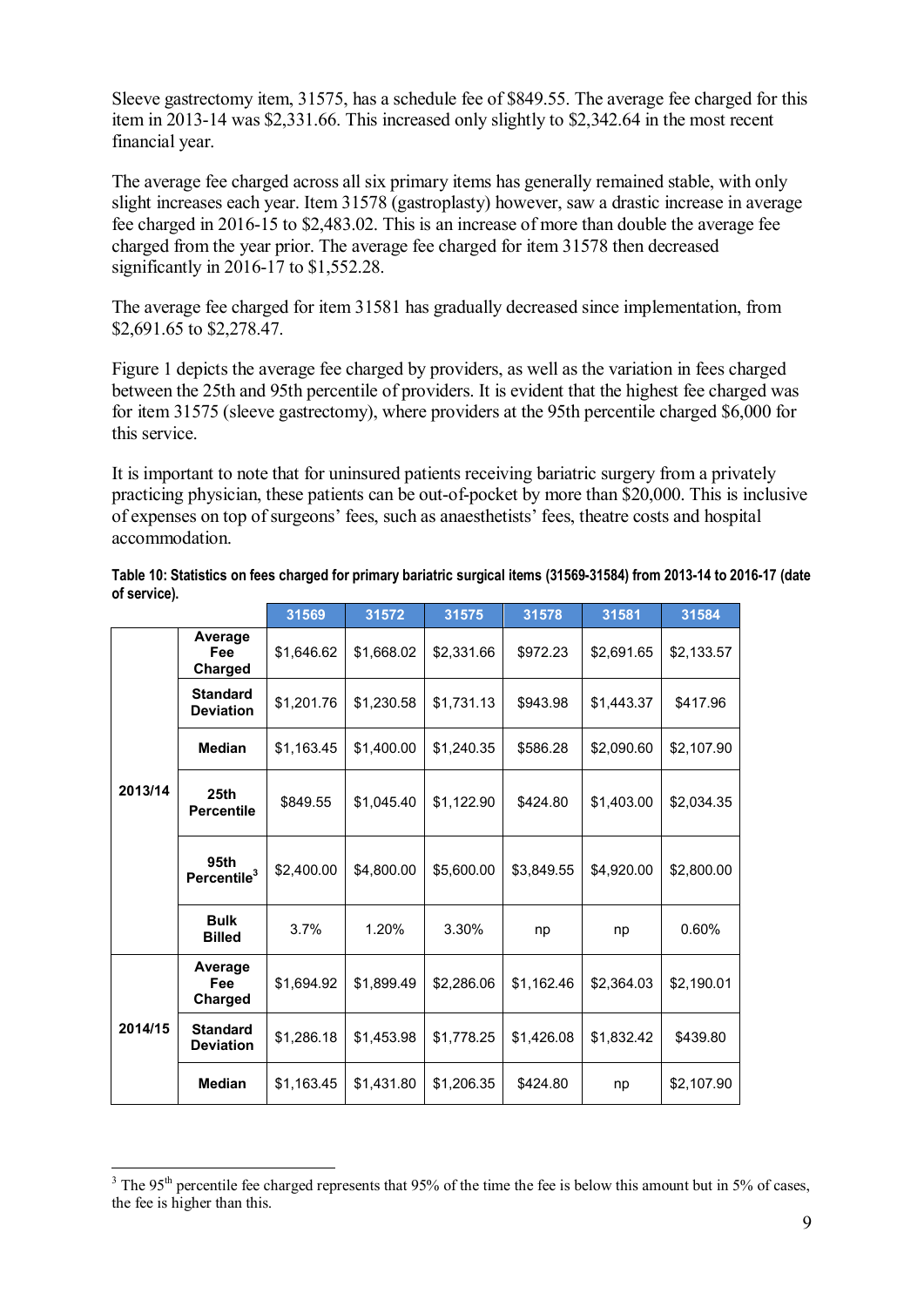|         | 25th<br>\$849.55<br><b>Percentile</b> |            | \$1,045.40 | \$1,061.90 | \$424.80   | np         | \$2,095.80 |
|---------|---------------------------------------|------------|------------|------------|------------|------------|------------|
|         | 95th<br><b>Percentile</b>             | \$4,450.00 | \$5,163.75 | \$5,600.00 | \$4,892.00 | np         | \$2,820.95 |
|         | <b>Bulk</b><br><b>Billed</b><br>Rate  | 5.4%       | 2.30%      | 4.60%      | 2.6%       | np         | 0.80%      |
|         | Average<br>Fee<br>Charged             | \$1,926.84 | \$1,936.24 | \$2,301.35 | \$2,483.02 | \$2,197.46 | \$2,196.40 |
| 2015/16 | <b>Standard</b><br><b>Deviation</b>   | \$1,570.01 | \$1,505.26 | \$1,808.09 | \$2,050.45 | \$1,418.43 | \$473.93   |
|         | Median                                | \$1,210.63 | \$1,431.80 | \$1,211.35 | \$1,219.05 | \$1,531.95 | \$2,107.90 |
|         | 25 <sub>th</sub><br><b>Percentile</b> | \$849.55   | \$1,045.40 | \$1,139.55 | \$749.45   | \$1,431.80 | \$2,102.00 |
|         | 95th<br><b>Percentile</b>             | \$4,620.00 | \$5,545.40 | \$5,825.00 | \$5,400.00 | \$4,640.15 | \$3,100.00 |
|         | <b>Bulk</b><br><b>Billed</b><br>Rate  | 5.5%       | 2.20%      | 6.20%      | 6.9%       | np         | 1.00%      |
|         | Average<br>Fee<br>Charged             | \$1,866.38 | \$1,936.09 | \$2,342.64 | \$1,552.28 | \$2,278.47 | \$2,223.31 |
|         | <b>Standard</b><br><b>Deviation</b>   | \$1,585.05 | \$1,511.58 | \$1,879.25 | \$1,215.78 | \$1,567.79 | \$531.43   |
|         | Median                                | \$1,163.45 | \$1,431.80 | \$1,211.35 | \$1,181.45 | \$1,490.60 | \$2,107.90 |
| 2016/17 | 25 <sub>th</sub><br><b>Percentile</b> | \$849.55   | \$1,045.40 | \$1,148.25 | \$1,162.20 | \$1,412.95 | \$2,102.00 |
|         | 95th<br><b>Percentile</b>             | \$5,050.00 | \$5,597.75 | \$6,000.00 | \$4,892.00 | \$4,900.00 | \$3,550.00 |
|         | <b>Bulk</b><br><b>Billed</b><br>Rate  | 7.8%       | 2.90%      | 8.70%      | 16.5%      | 4.0%       | 1.60%      |

*Source: Department of Health, Medical Benefits Division, Primary Care and Diagnostics Branch, MBS Analytics Section, Reference no.: Q20863, July 2017* 

*NP = not printed*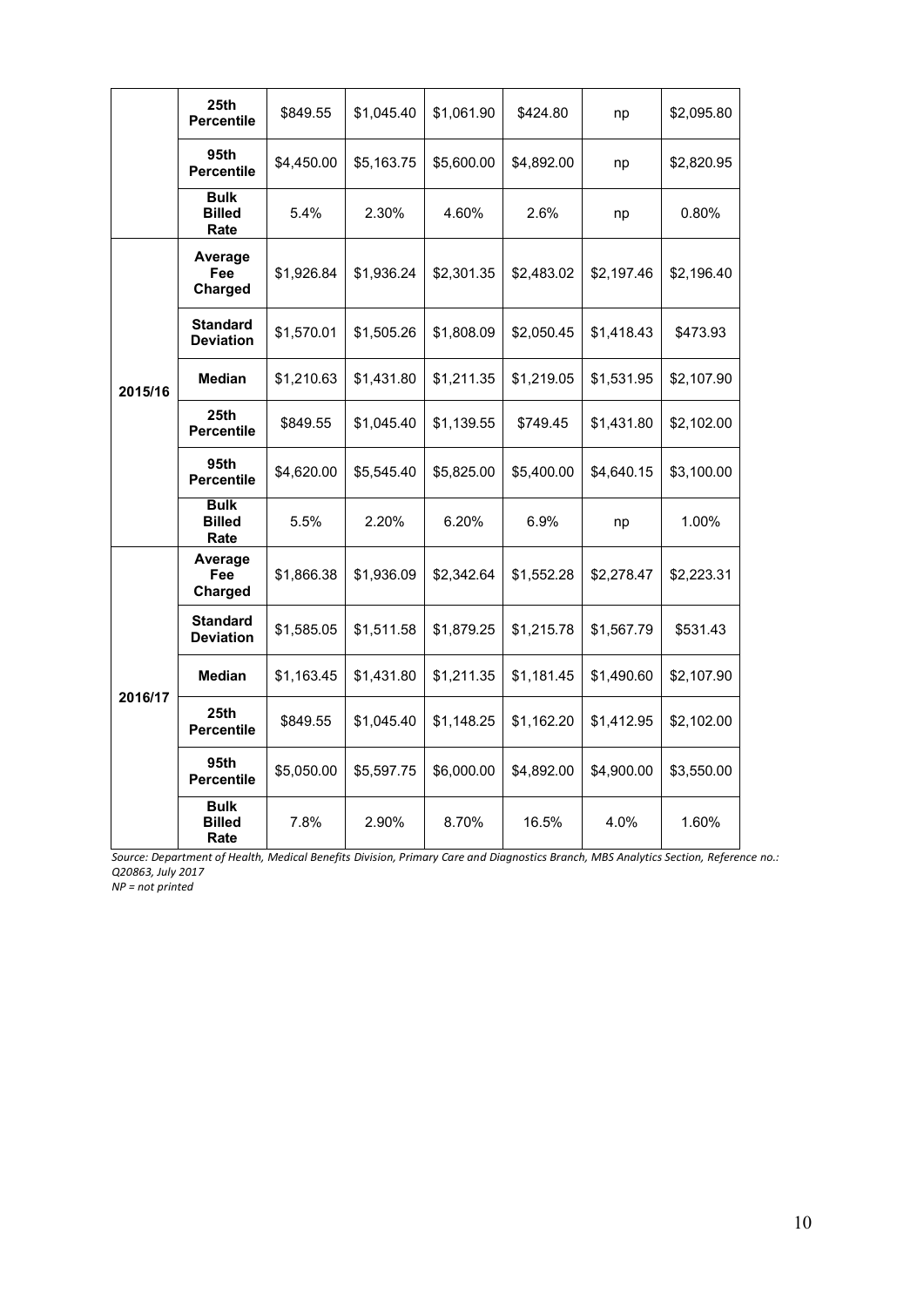

**Figure 1: Average fee charged and the variation in fees charged from the 25th to the 95th percentiles for primary bariatric surgery items between 2013-14 and 2016-17.** 

*Source: Department of Health, Medical Benefits Division, Primary Care and Diagnostics Branch, MBS Analytics Section, Reference no.: Q20863, July 2017* 

### **Patient breakdown**

There were 48,097 patients who claimed bariatric services in 2016-17. 21,411 of these patients received a primary bariatric surgical service (31569-31584). This discrepancy in patient numbers is due to patients claiming multiple ongoing adjustment items (item 31587) after receiving gastric banding surgery.

Figures 2-5 represent patient demographics of those claiming bariatric items 31572, 31575, 31584 and 31587. These four items represent over 96% of total bariatric services rendered from 2013-14 to 2016-17.

The most common primary bariatric procedure, the sleeve gastrectomy (31575), is claimed predominantly by females aged 35-54. The most common of all the items, adjustment of a gastric band (31587), is claimed predominantly by females aged 45-54.

| <b>Financial</b> | Item no. |       |        |       |       |        |         |       |              |
|------------------|----------|-------|--------|-------|-------|--------|---------|-------|--------------|
| Year             | 31569    | 31572 | 31575  | 31578 | 31581 | 31584  | 31587   | 31590 | <b>Total</b> |
| 2013-14          | 4,082    | 877   | 9,169  | 55    | 26    | 3,450  | 33,322  | 666   | 51,647       |
| 2014-15          | 2.819    | 1.315 | 11.311 | 39    | 24    | 3,525  | 30.164  | 638   | 49,835       |
| 2015-16          | 2,169    | 2.026 | 13.591 | 58    | 59    | 3,508  | 27.517  | 472   | 49,400       |
| 2016-17          | 1.504    | 2.422 | 15.950 | 122   | 101   | 3,635  | 23.974  | 389   | 48,097       |
| <b>Total</b>     | 10,574   | 6,640 | 50,021 | 274   | 210   | 14,118 | 114.977 | 2,165 | 198,979      |

*Source: Department of Health, Medical Benefits Division, Primary Care and Diagnostics Branch, MBS Analytics Section, Reference no.: Q20863, July 2017*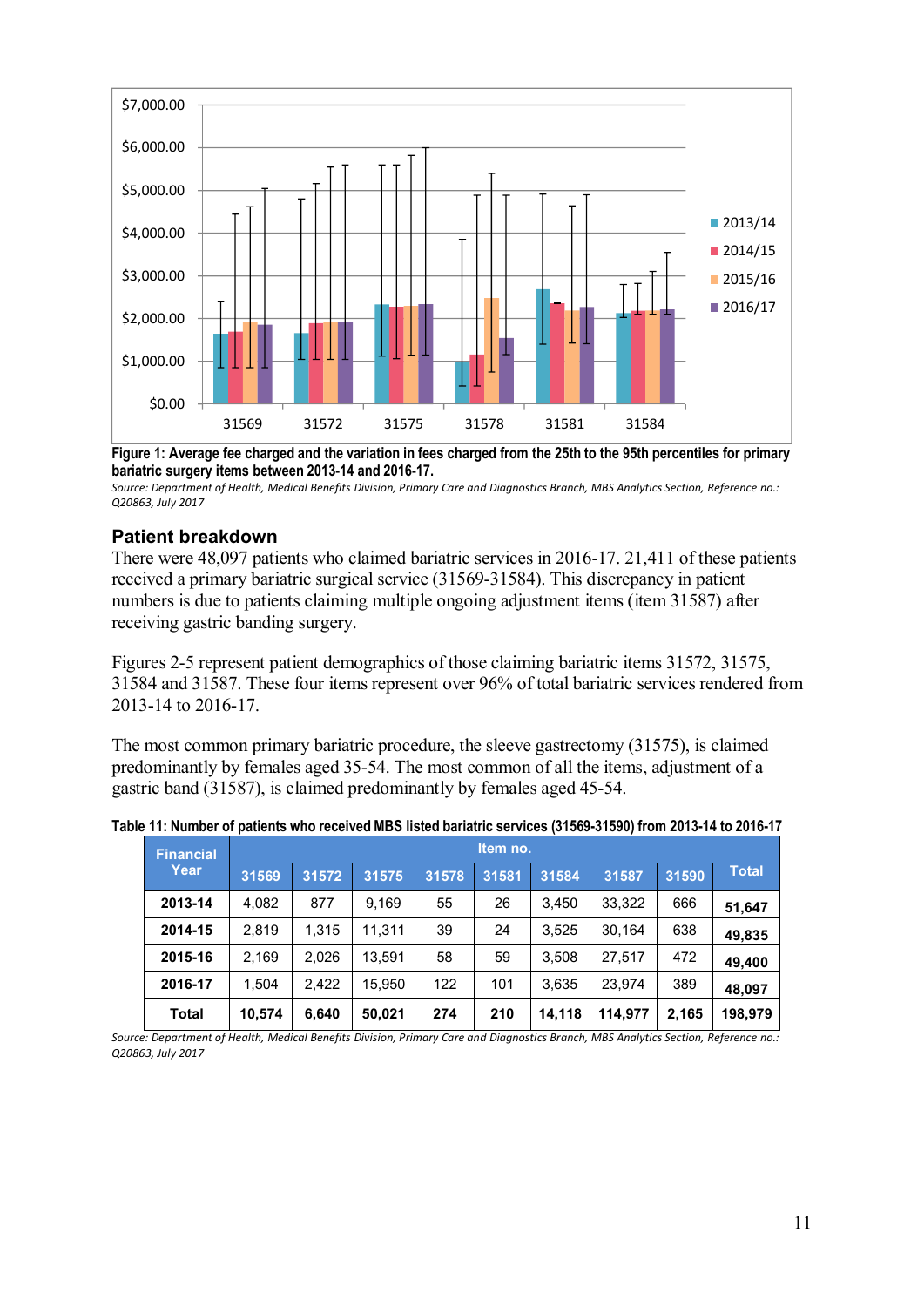#### Patient Demographics



**Figure 2: Demographic profile for MBS item 31572 processed from July 2015 to June 2016**  *Source: Medicare Statistics Online* 



#### Patient Demographics

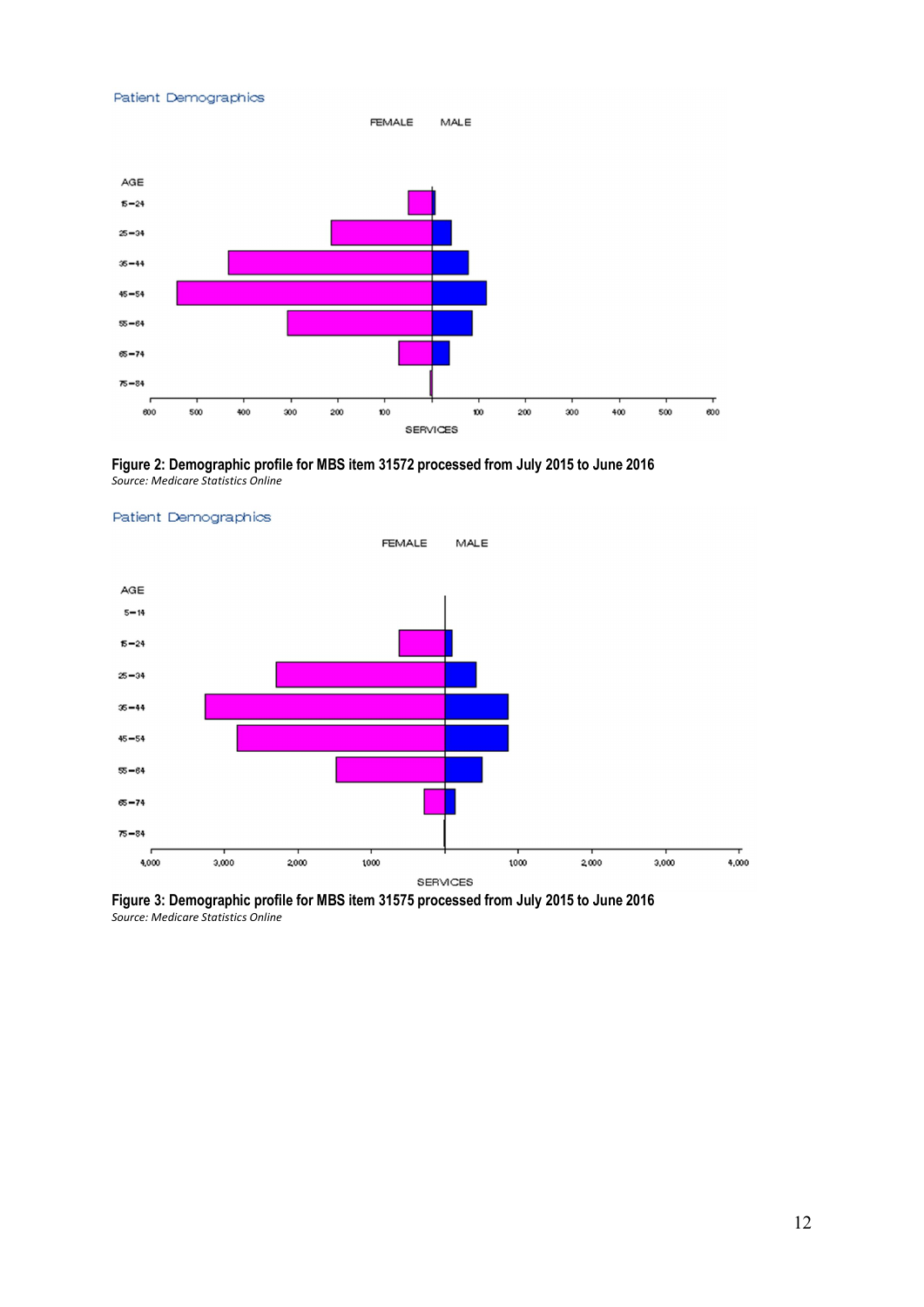#### Patient Demographics







Patient Demographics

**Figure 5: Demographic profile for MBS item 31587 processed from July 2015 to June 2016**  *Source: Medicare Statistics Online* 

### **Provider breakdown**

Across the four years from implementation to present it is apparent that as service volumes increased so too did the number of providers for each procedure type (Tables 12-17). The decrease in gastric banding (31569) over the last four years has resulted in a decrease in the number of providers performing this surgery, with bariatric surgeons performing only 15.9 gastric banding procedures on average per year, compared with surgeons performing 163.7 sleeve gastrectomy (31575) procedures on average per year.

Of the six primary surgical bariatric items, 310 practitioners provided these services in 2016-17. 226 providers claimed item 31575 (sleeve gastrectomy) in 2016-17 and 10% of these

20,000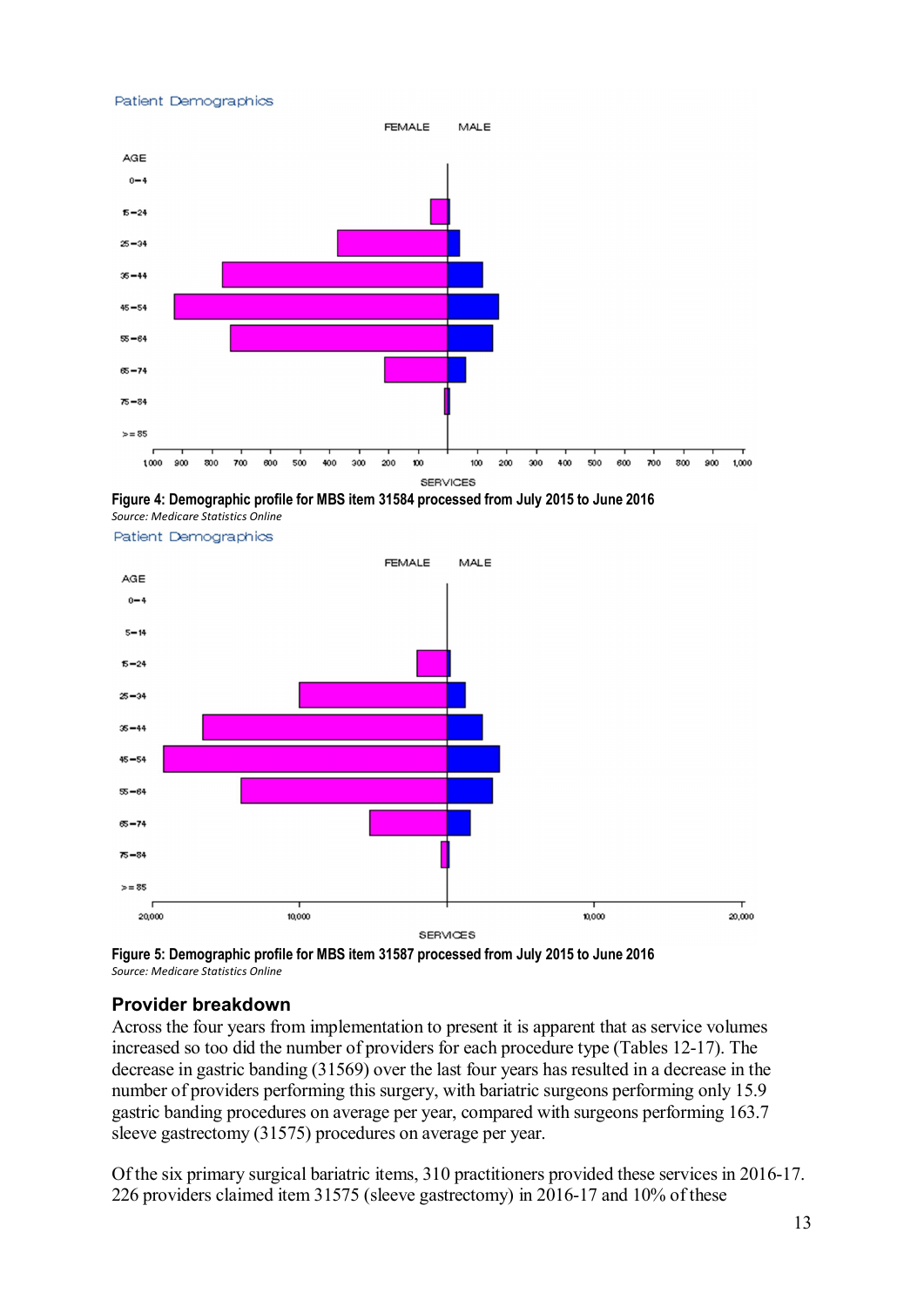practitioners provided over 50% of the total services. 50% of these 226 practitioners provided over 94% of the total services rendered under item 31575 in 2016-17 (Table 18).

| <b>Fin Year</b>  | <b>Providers</b> | <b>Services</b> | <b>Average</b> |
|------------------|------------------|-----------------|----------------|
| 2013-14          | 144              | 4,097           | 28.5           |
| 2014-15          | 137              | 2,830           | 20.7           |
| 2015-16          | 123              | 2,181           | 17.7           |
| 2016-17          | 95               | 1,512           | 15.9           |
| <b>All Years</b> | 206              | 10,620          | 51.6           |

**Table 12: Number of practitioners providing services under item 31569 from 2013-14 to 2016-17** 

#### **Table 13: Number of practitioners providing services under item 31572 from 2013-14 to 2016-17**

| <b>Fin Year</b>  | <b>Providers</b> | <b>Services</b> | <b>Average</b> |
|------------------|------------------|-----------------|----------------|
| 2013-14          | 81               | 882             | 10.9           |
| 2014-15          | 99               | 1,323           | 13.4           |
| 2015-16          | 97               | 2.029           | 20.9           |
| 2016-17          | 129              | 2.424           | 18.8           |
| <b>All Years</b> | 155              | 6,658           | 43.0           |

### **Table 14: Number of practitioners providing services under item 31575 from 2013-14 to 2016-17**

| <b>Fin Year</b>  | <b>Providers</b> | <b>Services</b> | <b>Average</b> |
|------------------|------------------|-----------------|----------------|
| 2013-14          | 164              | 9,177           | 56.0           |
| 2014-15          | 174              | 11,326          | 65.1           |
| 2015-16          | 207              | 13,617          | 65.8           |
| 2016-17          | 226              | 15,980          | 70.7           |
| <b>All Years</b> | 306              | 50,100          | 163.7          |

### **Table 15: Number of practitioners providing services under item 31578 from 2013-14 to 2016-17**

| <b>Fin Year</b>  | <b>Providers</b> | <b>Services</b> | <b>Average</b> |
|------------------|------------------|-----------------|----------------|
| 2013-14          | 17               | 55              | 3.2            |
| 2014-15          | 14               | 39              | 2.8            |
| 2015-16          | 16               | 58              | 3.6            |
| 2016-17          | 21               | 127             | 6.0            |
| <b>All Years</b> | 46               | 279             | 6.1            |

#### **Table 16: Number of practitioners providing services under item 31581 from 2013-14 to 2016-17**

| <b>Fin Year</b>  | <b>Providers</b> | <b>Services</b> | <b>Average</b> |
|------------------|------------------|-----------------|----------------|
| 2013-14          | 12               | 26              | 2.2            |
| 2014-15          |                  | 24              | 3.0            |
| 2015-16          | 10               | 59              | 5.9            |
| 2016-17          | 17               | 101             | 5.9            |
| <b>All Years</b> | 30               | 210             | 7.0            |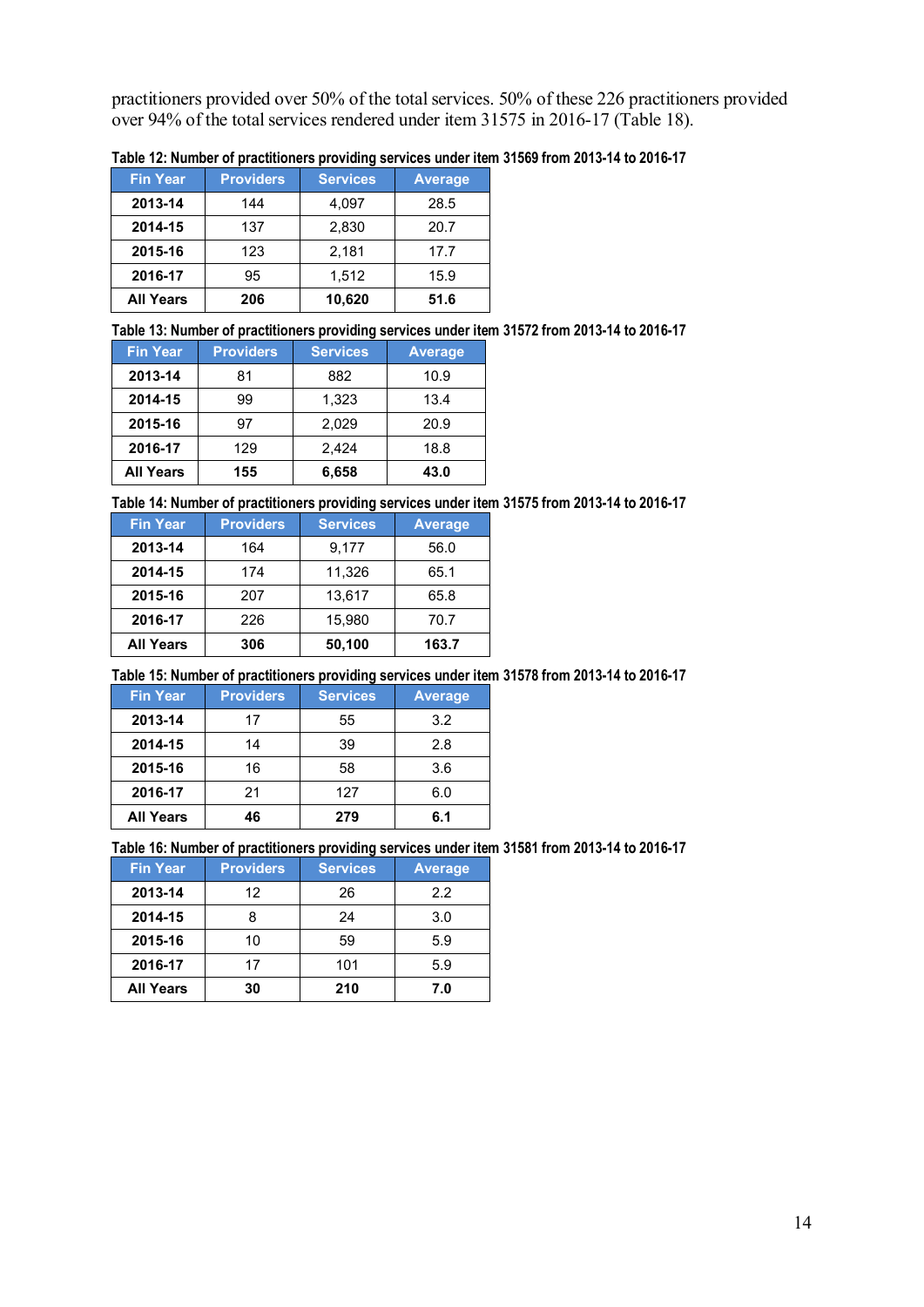| Table 17: Number of practitioners providing services under item 31584 from 2013-14 to 2016-17 |  |  |  |  |  |  |
|-----------------------------------------------------------------------------------------------|--|--|--|--|--|--|
|-----------------------------------------------------------------------------------------------|--|--|--|--|--|--|

| <b>Fin Year</b>  | <b>Providers</b> | <b>Services</b> | <b>Average</b> |
|------------------|------------------|-----------------|----------------|
| 2013-14          | 213              | 3,525           | 16.5           |
| 2014-15          | 228              | 3,612           | 15.8           |
| 2015-16          | 224              | 3,592           | 16.0           |
| 2016-17          | 248              | 3,689           | 14.9           |
| <b>All Years</b> | 341              | 14,418          | 42.3           |

*Source (tables 12-17): Department of Health, Medical Benefits Division, Primary Care and Diagnostics Branch, MBS Analytics Section, Reference no.: Q20863, July 2017* 

*Note: Providers will have rendered services in more than one financial year, therefore provider counts for the combined period will be less than the sum of provider counts for each financial year* 

| Table 18: Cumulative percentage of medical practitioners providing item 31575 and number of services accounted |  |
|----------------------------------------------------------------------------------------------------------------|--|
| for at each percentile, 2013-14 to 2016-17                                                                     |  |

| <b>Provider</b><br>cumulative | 2013-14 | 2014-15 | 2015-16 | 2016-17 | <b>All Years</b> |
|-------------------------------|---------|---------|---------|---------|------------------|
| 1                             | 6.1     | 5.5     | 9.8     | 14.1    | 11.8             |
| 5                             | 23.2    | 23.3    | 29.9    | 34.6    | 37.2             |
| 10                            | 40.0    | 38.7    | 45.7    | 50.2    | 56.3             |
| 20                            | 62.2    | 61.6    | 66.7    | 69.8    | 79.8             |
| 25                            | 70.2    | 70.5    | 74.3    | 76.6    | 86.5             |
| 30                            | 77.3    | 77.4    | 80.3    | 81.7    | 91.4             |
| 40                            | 87.1    | 87.0    | 89.5    | 89.2    | 96.9             |
| 50                            | 93.5    | 92.9    | 94.8    | 94.4    | 99.0             |
| 60                            | 97.2    | 96.7    | 97.6    | 97.5    | 99.7             |
| 70                            | 99.0    | 98.7    | 99.2    | 99.0    | 99.8             |
| 75                            | 99.5    | 99.3    | 99.5    | 99.4    | 99.8             |
| 80                            | 99.6    | 99.6    | 99.7    | 99.7    | 99.9             |
| 90                            | 99.8    | 99.8    | 99.8    | 99.9    | 99.9             |
| 95                            | 99.9    | 99.9    | 99.9    | 99.9    | 100.0            |
| 99                            | 100.0   | 100.0   | 100.0   | 100.0   | 100.0            |

*Source: Department of Health, Medical Benefits Division, Primary Care and Diagnostics Branch, MBS Analytics Section, Reference no.: Q20863, July 2017* 

# **Co-claiming**

The following co-claiming data represents the top 10 instances of co-claiming for items 31569, 31572, 31575 and 31584 in 2016-17. These items represent over 99% of total in-hospital bariatric procedures performed during this financial year.

In approximately 30%-47% of episodes, the four items depicted in Tables 19-22 were claimed alone. The remaining 53%-70% of episodes across these four items were co-claimed with another item. The most popular co-claimed items are subsequent consultation item 105, and item 30393 (LAPAROSCOPIC DIVISION OF ADHESIONS in association with another intraabdominal procedure where the time taken to divide the adhesions exceeds 45 minutes).

As of 1 November 2017, medical practitioners are no longer be able to claim MBS benefits for subsequent attendance items 105, 116, and 119 if they are claiming any Group T8 items with a schedule fee of equal to or greater than \$300 on the same day. Three new consultation items have been implemented (111, 117 and 120). These do not replace any current MBS items. They are additional items to be used in extenuating circumstances whereby a consultation takes place and is followed by a T8 surgical procedure on the same day, with a schedule fee \$300 or more.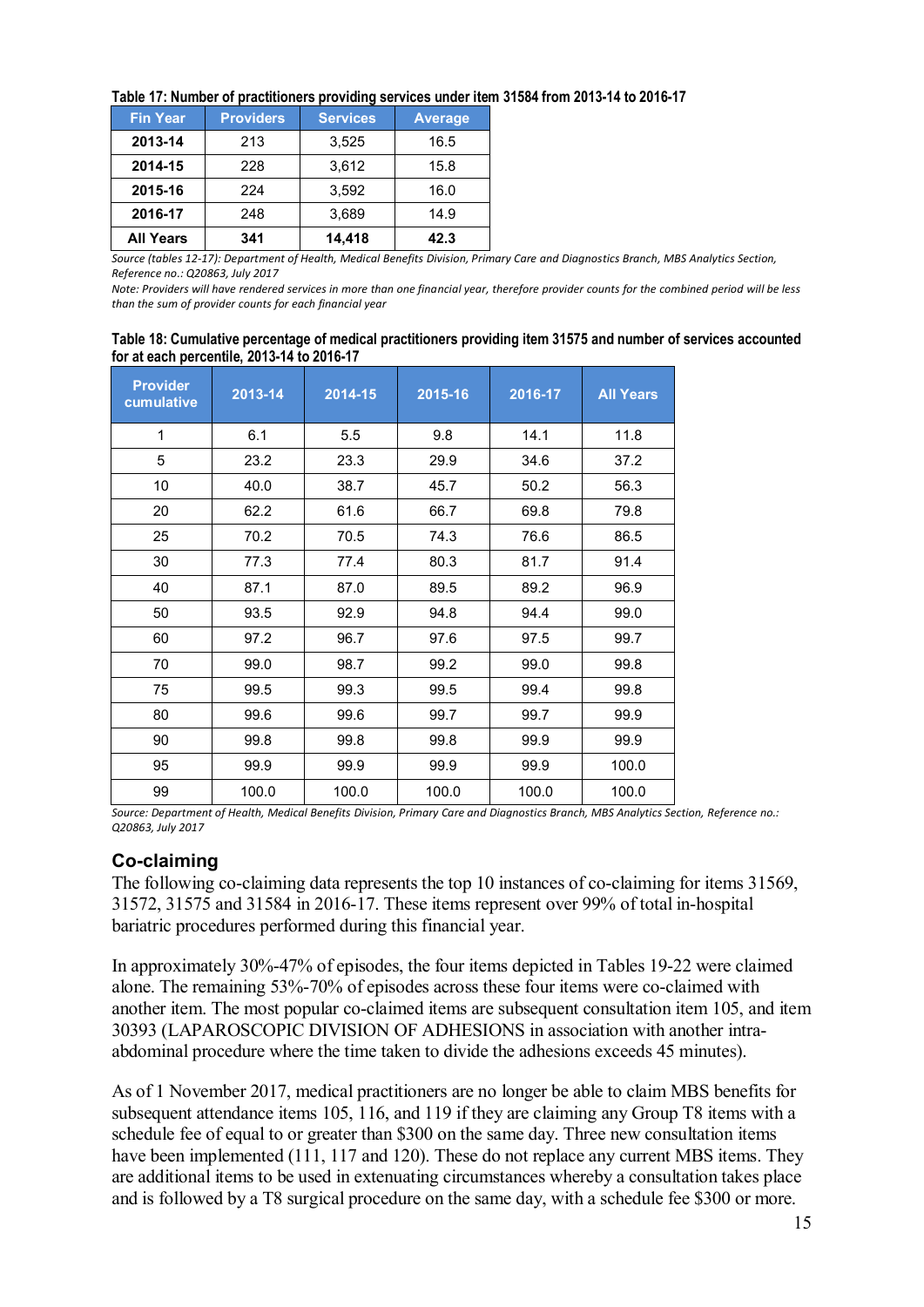The procedure must be unscheduled and otherwise unpredicted prior to the consultation. Future MBS data should not portray any co-claiming of subsequent consultation items with a primary bariatric procedure. Medical practitioners who are not claiming subsequent attendance items with Group T8 items will not be affected.

| #              | <b>Items</b>        | <b>Episodes</b> | <b>Services</b> | <b>Schedule</b><br>Fee for<br>combination | <b>Number</b><br><b>of</b><br>providers | <b>Number</b><br><b>of</b><br>patients | $%$ of<br>episodes |
|----------------|---------------------|-----------------|-----------------|-------------------------------------------|-----------------------------------------|----------------------------------------|--------------------|
| 1              | 31569               | 711             | 711             | \$604.030                                 | 65                                      | 710                                    | 47.02%             |
| 2              | 31569, 105          | 164             | 328             | \$146.378                                 | 19                                      | 164                                    | 10.85%             |
| 3              | 31569, 104          | 120             | 240             | \$112,212                                 | 2                                       | 120                                    | 7.94%              |
| 4              | 31569, 31584        | 89              | 178             | \$174,787                                 | 13                                      | 88                                     | 5.89%              |
| 5              | 31569, 30393, 31584 | 68              | 204             | \$144,085                                 | 16                                      | 68                                     | 4.50%              |
| 6              | 31569, 30393        | 32              | 64              | \$35,565                                  | 18                                      | 32                                     | 2.12%              |
| $\overline{7}$ | 31569, 104, 30393   | 30              | 90              | \$35,909                                  | 3                                       | 30                                     | 1.98%              |
| 8              | 31569, 105, 31468.  | 30              | 90              | \$57,110                                  | 2                                       | 30                                     | 1.98%              |
| 9              | 31569, 30473        | 29              | 58              | \$27,205                                  | 3                                       | 29                                     | 1.92%              |
| 10             | 31569, 51303        | 28              | 56              | \$28.545                                  | 11                                      | 28                                     | 1.85%              |

### **Table 19: Top 10 instances of co-claiming with MBS item 31569 in 2016-17**

*Source: Department of Health, Medical Benefits Division, Primary Care and Diagnostics Branch, MBS Analytics Section, Reference no.: Q20863, July 2017* 

#### **Table 20: Top 10 instances of co-claiming with MBS item 31572 in 2016-17**

| #              | <b>Items</b>        | <b>Episodes</b> | <b>Services</b> | <b>Schedule</b><br>Fee for<br>combination | <b>Number</b><br><b>of</b><br>providers | <b>Number</b><br><b>of</b><br><b>patients</b> | $%$ of<br>episodes |
|----------------|---------------------|-----------------|-----------------|-------------------------------------------|-----------------------------------------|-----------------------------------------------|--------------------|
| 1              | 31572               | 852             | 852             | \$890,681                                 | 73                                      | 852                                           | 35.16%             |
| 2              | 31572, 30393        | 327             | 654             | \$427,471                                 | 57                                      | 327                                           | 13.50%             |
| 3              | 31572, 30393, 31584 | 232             | 696             | \$508,718                                 | 27                                      | 232                                           | 9.57%              |
| 4              | 31572, 30473        | 123             | 246             | \$139,564                                 | 16                                      | 123                                           | 5.08%              |
| 5              | 31572.105           | 72              | 144             | \$78,365                                  | 17                                      | 72                                            | 2.97%              |
| 6              | 31572.31584         | 57              | 114             | \$117.523                                 | 15                                      | 57                                            | 2.35%              |
| $\overline{7}$ | 31572, 105, 30393   | 50              | 150             | \$67,513                                  | 21                                      | 50                                            | 2.06%              |
| 8              | 31572.31468         | 37              | 74              | \$72,466                                  | 15                                      | 37                                            | 1.53%              |
| 9              | 31572, 105, 30473   | 36              | 108             | \$42,370                                  | 3                                       | 36                                            | 1.49%              |
| 10             | 31572. 30393. 30473 | 36              | 108             | \$48,656                                  | 13                                      | 36                                            | 1.49%              |

*Source: Department of Health, Medical Benefits Division, Primary Care and Diagnostics Branch, MBS Analytics Section, Reference no.: Q20863, July 2017*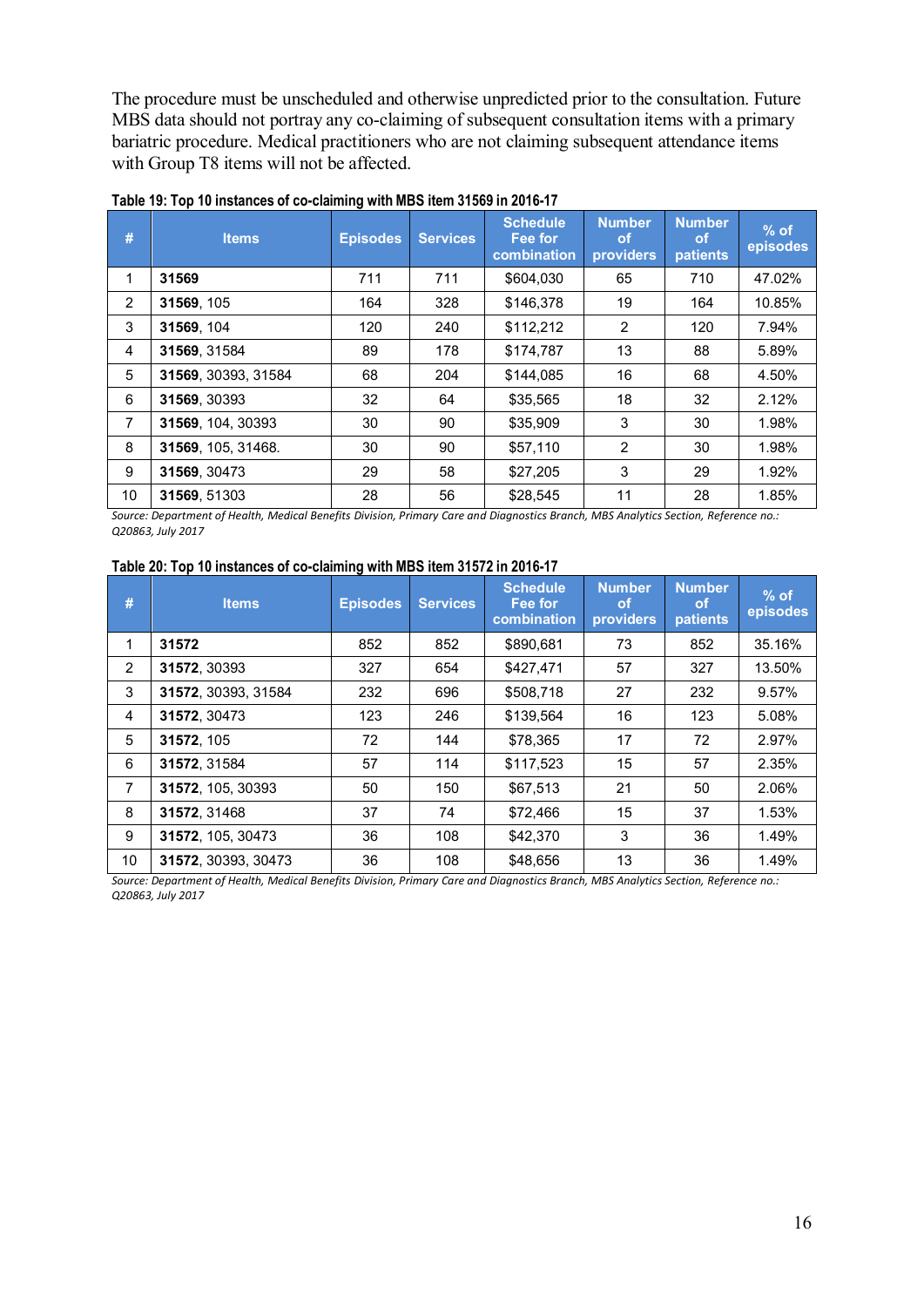| #              | <b>Items</b>      | <b>Episodes</b> | <b>Services</b> | <b>Schedule</b><br>Fee for<br>combination | <b>Number</b><br><b>of</b><br>providers | <b>Number</b><br><b>of</b><br>patients | $%$ of<br>episodes |
|----------------|-------------------|-----------------|-----------------|-------------------------------------------|-----------------------------------------|----------------------------------------|--------------------|
| 1              | 31575             | 7,040           | 7.040           | \$5,980,407                               | 164                                     | 7.031                                  | 44.06%             |
| $\overline{2}$ | 31575, 105        | 2,859           | 5,720           | \$2,551,886                               | 62                                      | 2,856                                  | 17.89%             |
| 3              | 31575, 51303      | 875             | 1,750           | \$892,185                                 | 52                                      | 875                                    | 5.48%              |
| 4              | 31575, 30393      | 797             | 1,594           | \$885.786                                 | 91                                      | 794                                    | 4.99%              |
| 5              | 31575, 31468      | 441             | 882             | \$820.971                                 | 48                                      | 441                                    | 2.76%              |
| 6              | 31575, 105, 30393 | 434             | 1,302           | \$501.271                                 | 39                                      | 434                                    | 2.72%              |
| $\overline{7}$ | 31575, 30390      | 322             | 644             | \$308.975                                 | 13                                      | 320                                    | 2.02%              |
| 8              | 31575, 104        | 302             | 604             | \$282,400                                 | 8                                       | 301                                    | 1.89%              |
| 9              | 31575, 30473      | 280             | 560             | \$262,757                                 | 25                                      | 280                                    | 1.75%              |
| 10             | 31575, 30391      | 188             | 376             | \$186.449                                 | 8                                       | 188                                    | 1.18%              |

### **Table 21: Top 10 instances of co-claiming with MBS item 31575 in 2016-17**

*Source: Department of Health, Medical Benefits Division, Primary Care and Diagnostics Branch, MBS Analytics Section, Reference no.: Q20863, July 2017* 

|  |  | Table 22: Top 10 instances of co-claiming with MBS item 31584 in 2016-17 |
|--|--|--------------------------------------------------------------------------|
|  |  |                                                                          |

| #  | <b>Items</b>        | <b>Episodes</b> | <b>Services</b> | <b>Schedule</b><br>Fee for<br>combination | <b>Number</b><br>οf<br>providers | <b>Number</b><br><b>of</b><br><b>patients</b> | $%$ of<br>episodes |
|----|---------------------|-----------------|-----------------|-------------------------------------------|----------------------------------|-----------------------------------------------|--------------------|
| 1  | 31584               | 1.083           | 1.083           | \$1.666.845                               | 124                              | 1,078                                         | 29.36%             |
| 2  | 31584, 30393        | 426             | 852             | \$767,728                                 | 87                               | 426                                           | 11.55%             |
| 3  | 31584, 105          | 253             | 508             | \$400.357                                 | 39                               | 253                                           | 6.86%              |
| 4  | 31584, 30393, 31572 | 232             | 696             | \$508,718                                 | 27                               | 232                                           | 6.29%              |
| 5  | 31584, 105, 30393   | 165             | 496             | \$304,295                                 | 45                               | 164                                           | 4.47%              |
| 6  | 31584, 104, 30393   | 114             | 342             | \$215,323                                 | 14                               | 114                                           | 3.09%              |
| 7  | 31584, 31569        | 89              | 178             | \$174,787                                 | 13                               | 88                                            | 2.41%              |
| 8  | 31584, 31575        | 78              | 156             | \$153,184                                 | 14                               | 78                                            | 2.11%              |
| 9  | 31584, 104          | 75              | 150             | \$121.849                                 | 18                               | 75                                            | 2.03%              |
| 10 | 31584, 30939, 31569 | 68              | 204             | \$144,085                                 | 16                               | 68                                            | 1.84%              |

*Source: Department of Health, Medical Benefits Division, Primary Care and Diagnostics Branch, MBS Analytics Section, Reference no.: Q20863, July 2017* 

# **6. Background**

In mid-2010 the Department contracted Deloitte Access Economics to conduct a review of MBS bariatric services and their findings were presented to MSAC under application 1180r at the 54th MSAC meeting from 29-30 November 2011. Based on the findings of the report, MSAC recommended that the services be retained but the items restructured to eliminate ambiguity and co-claiming issues. It was recommended the term 'morbid obesity' be changed to 'clinically severe obesity', and that a registry be created to collect long term data to improve quality and safety of bariatric surgery in Australia.

On 1 July 2013, after extensive stakeholder consultation, including the Department working closely with the Obesity Surgical Society of Australia and New Zealand to agree on the best way forward, eight new and amended MBS items for bariatric surgery were implemented (31569- 31590). The Commonwealth Government also commenced funding of the Bariatric Surgery Registry from May 2014.

At the MSAC Executive's 27 July 2017 meeting, the Department noted a range of issues around bariatric surgery, including patient access and high out of pocket costs. The MSAC Executive